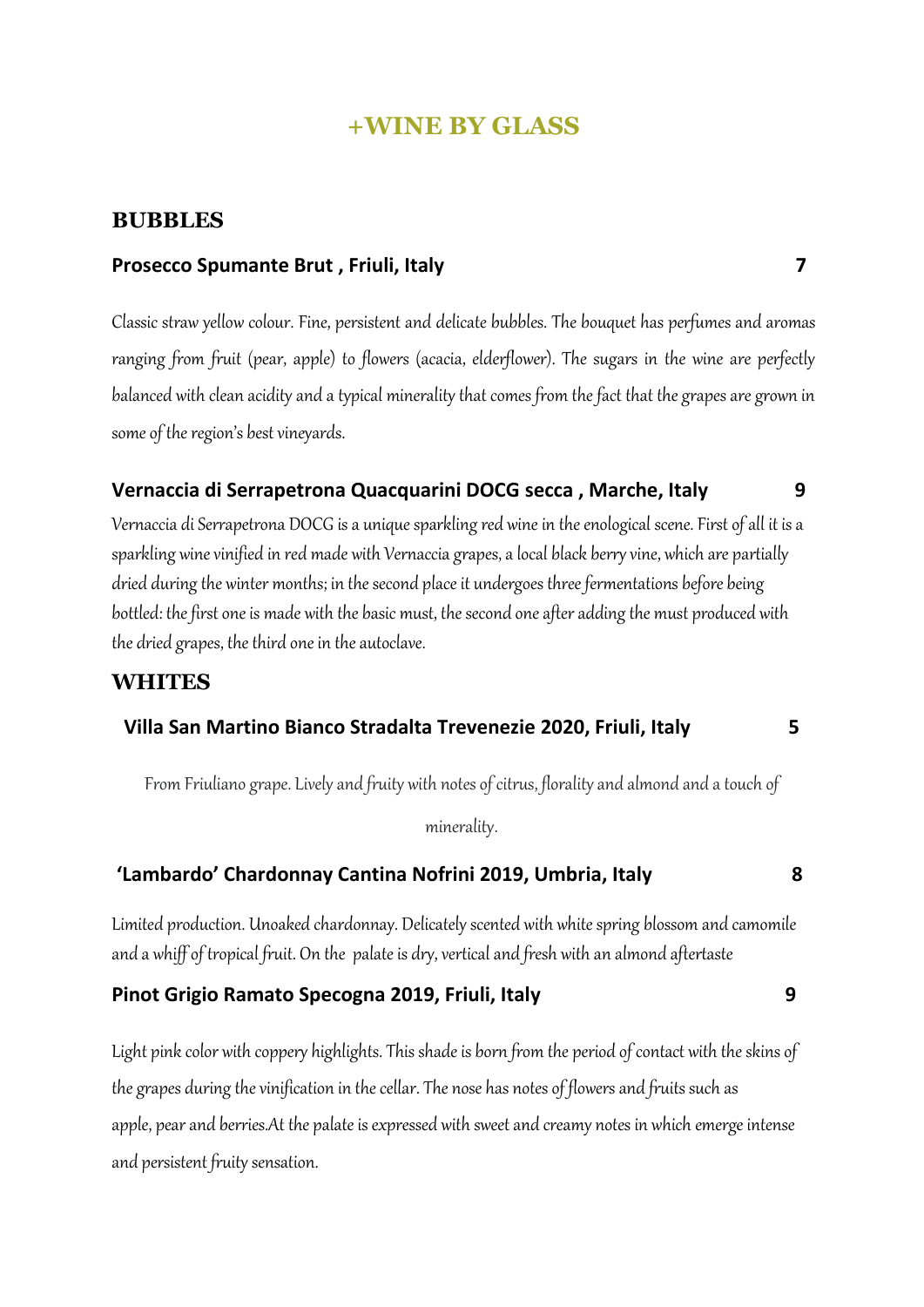## **REDS**

## **Villa San Martino Cabernet Sauvignon Trevenezie 2020, Friuli, Italy 5**

Vinous and slightly herbaceous (tomato leaf and green pepper), with notes of red berries (raspberry and ripe blackberry), delicately spicy in the finish .Dry, round, pleasantly tannic

## **'Monte Rufiano' Merlot Cantina Nofrini 2018 , Umbria, Italy 8**

Limited production.From a small estate in Umbria, Italy. Medium to full bodied wine with a juicy, velvety long finish.

## **'L'Azzardo' Cantina Nofrini 2018 , Umbria, Italy 9**

Limited production.Merlotand Cabernet Sauvignon blend with the addition of Gamay (Grenache), giving spiciness and roundness. Hearthy, mineral and leafy nose.Dry, full bodied, tannic with long aftertaste.

## **SWEET**

#### **'Morsi di Luce' Zibibbo Florio 2012 8**

Late harvested Zibibbo.Bright golden colour with topaz highlights. Intense and balanced nose, with clear scents of apricot, elder blossoms and toasted hazelnuts. Full, smooth and velvety with scents of acacia honey, citron peel, elder, sage and a pleasant finish of fruit in syrup and vanilla.

#### **Sagrantino Passito Pardi 2015** 12

This inky purple dessert wine delivers high-toned fruit flavors of blueberry, blackberry jam, cinnamon, mocha and vanilla. Powerful, velvety rich red.

#### **'Donna Franca' Marsala Riserva Superiore (more than 15 years os aging) 12**

Produced solely from Grillo grapes hand picked in the second and third weeks of September. Brilliant topaz with intense amber flashes.Intense, complex, distinct traces of apricot syrup and dates, with a wide range of spices.Full, warm, soft velvety with an elegant vanilla base. Clear traces of spices and candied fruit, with a caramel finish and bitter almonds.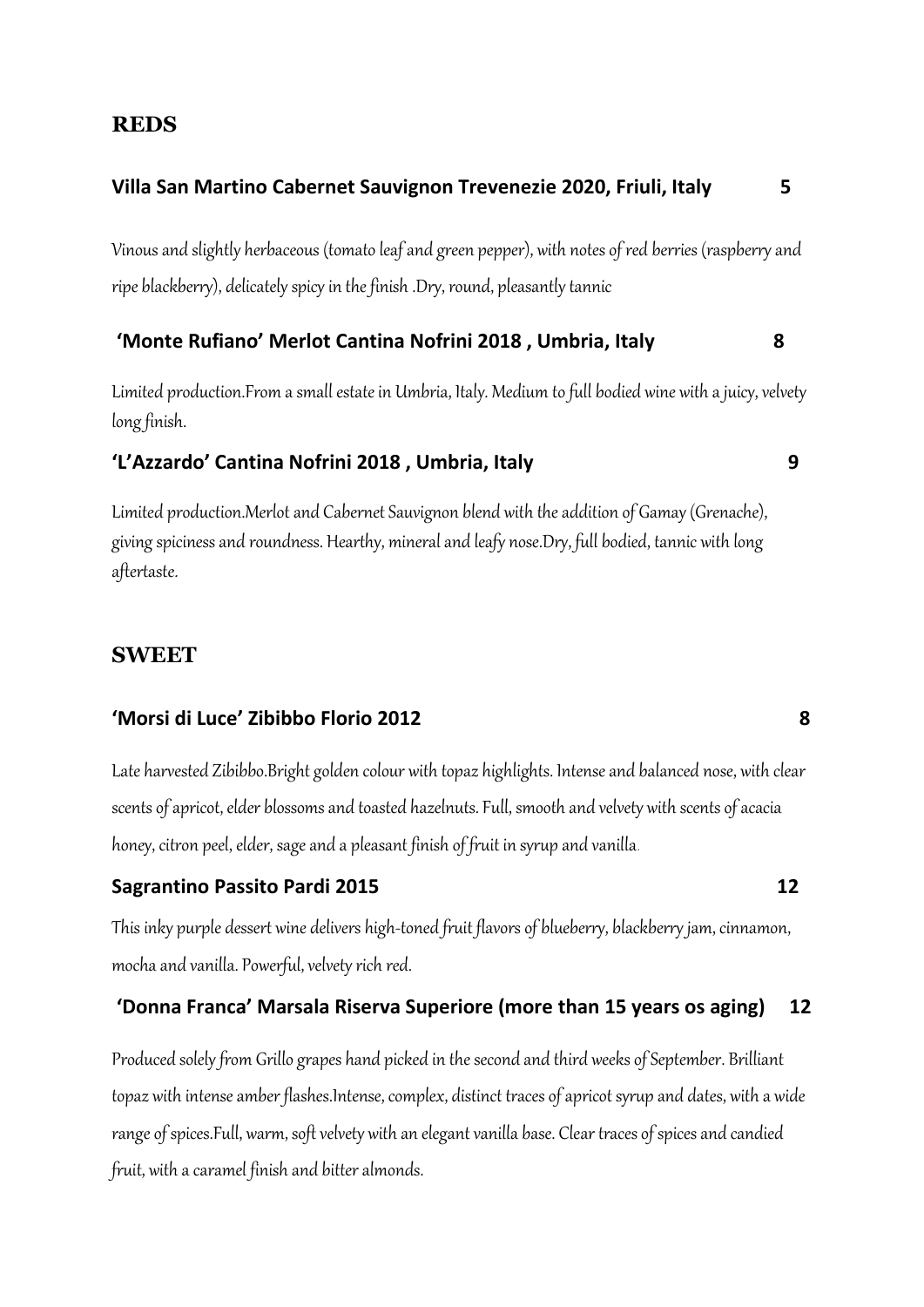# **BUBBLES**

#### Prosecco Spumante Brut, Veneto, Italy **Example 2018** 28

Classic straw yellow colour. Fine, persistent and delicate bubbles. The bouquet has perfumes and aromas ranging from fruit (pear, apple) to flowers (acacia, elderflower). The sugars in the wine are perfectly balanced with clean acidity and a typical minerality that comes from the fact that the grapes are grown in some of the region's best vineyards

#### **Vernaccia di Serrapetrona Quacquarini DOCG secca , Marche, Italy 45**

Vernaccia di Serrapetrona DOCG is a unique sparkling red wine in the enological scene. First of all it is a sparkling wine vinified in red made with Vernaccia grapes, a local black berry vine, which are partially dried during the winter months; in the second place it undergoes three fermentations before being bottled: the first one is made with the basic must, the second one after adding the must produced with the dried grapes, the third one in the autoclave.

#### **Franciacorta Barone Pizzini Animante Extra Brut, Lombardia, Italy 68**

75% Chardonnay, 20% Pinot Noir, 5% Pinot bianco, 24 month ageing on lees.

Its intense, straw-yellow color has golden highlights and a fine and persistent perlage. The bouquet is characteristic of bottle fermentation: hints of bread and yeast enriched with delicate notes of citrus and dried fruits such as almond, hazelnut, dried figs. The flavors are savory, fresh, fine and harmonious

## **Ferrari Brut Trento DOC, Trentino Alto Adige, Italy 70**

From Chardonnay grape. Straw yellow with slight green reflections in colour. On the nose, fresh and lasting, with significant overtones of ripe golden apples, wild flowers and a subtle and delicate fragrance of yeast. Clean and balanced in taste, with a slight and pleasant finish of ripe fruit and a hint of bread-crust.

## **Fruske Malvasia Istriana Metodo Classico Brut, Friuli, Italy 80**

Limited production

Great freshness and depth, with a mouth dynamic and flowing, perfect balance of dynamic and surprising.Hints of salinity and Yellow pulp fruits blend with almond and vanilla aromas.Malvasia is a mirror of the terroir of the Carso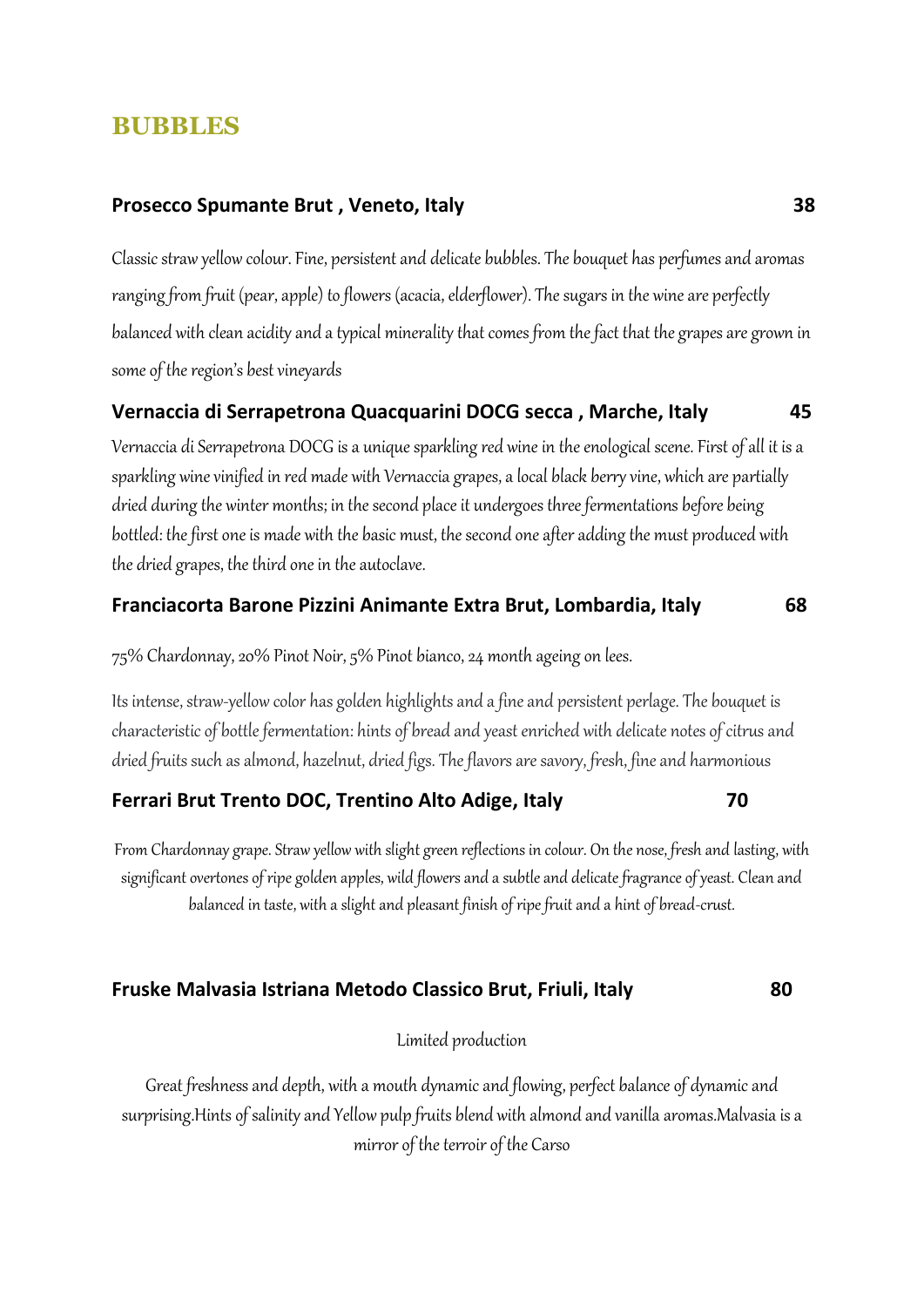#### **Can Sala 'Cava de Paraje' Familia Ferrer Brut Nature 2008 160**

Best sparkling wine in the world in 2020 according to the prestigious British publication The Drinks Business

It is a Gran Reserva which ages for almost 12 years on lees and it is made from meticulously selected Parellada and Xarel.lo grapes from Casa Sala, the family estate at Sant Quintí de Mediona. The grapes are hand picked and pressed in the Bodega's original wooden press, which is over 125 years old. Golden yellow color that shows the long aging. Small and continuous bubbles. Complex and clean tertiary aromas.Fresh, clean and showing good acidity and fruitiness with a powerful ripen fruit, toast and French bakery flavors. Very long and velvety after-mouth with plenty of honey and butter notes.

#### **Cristal Brut Millesimé Luois Roederer 2012, Champagne, France 450**

Fine expression of the 'measured' power of the Pinot Noir, in a subtle balance of smoothness and richness, instinctively balanced by freshness and lightness.

The palate is characteristic of Louis Roederer's vintages: the attack is ample and dense; a rich and winey fullness is refined by the sweetness, acidity and tight blend of the Pinot noir grapes of Verzenay. The ensemble is perfectly integrated into a subtle texture. Tasting reveals sparkling suggestions of candied fruits, almond paste, toast, white chocolate, and caramel.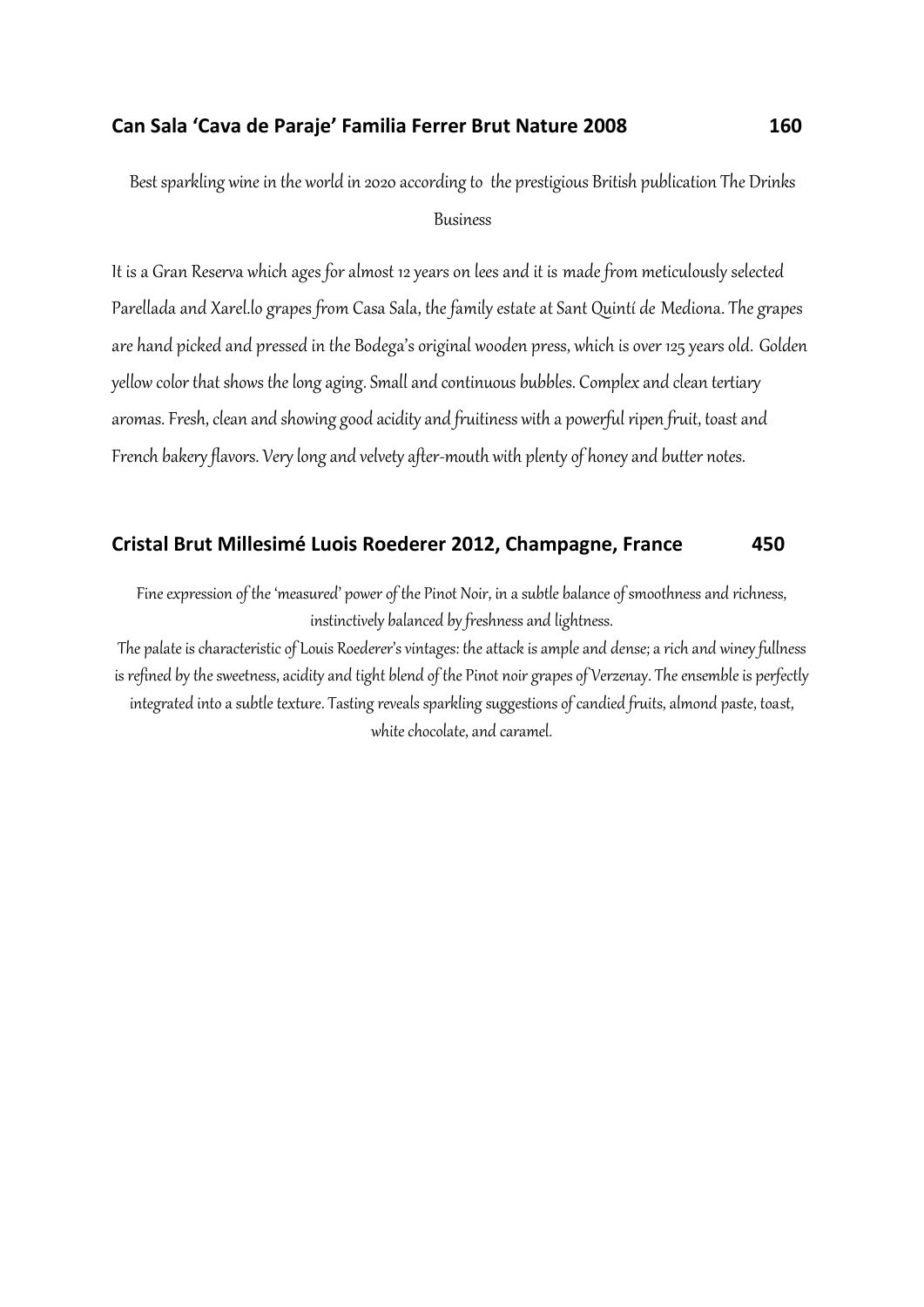# **LIGHT, CRISP, REFRESHING WHITES**

# **Villa San Martino Bianco Stradalta Trevenezie2020, Friuli, Italy 25**

From Friuliano grape. Lively and fruity with notes of citrus, florality and almond and a touch of

minerality.

#### **Grange des Rocs Picpoul de Pinet 2020, Languedoc-Rousillon, France 32**

A touch of savoury brininess, a hint of white flowers. There's lime zest, floral and honey, yet a wonderfully dry, refreshing finish.

#### **Sauvignon Specogna 2019, Friuli, Italy 45**

Varietal elegance, with citrus notes of grapefruit, pineapple, yellow peppers and touches of tomato leaves and box hedge. Firmly structured, intense, voluminous, crunchy with a good acid level; with complex, intense varietal sensation and a persistent lingering aftertaste.

#### **Gavi Tenuta San Pietro 2020, Piemonte, Italy 45**

Natural Wine

Tenuta San Pietro is one of the oldest organic-biodynamic wine companies in the GAVI DOCG wine region. Delicately floral, with stone fruit and citrus characters and a crisp, mineral-laden finish.

### **Sancerre Blanc Vacheron 2018, Loire Valley, France 60**

A vibrant, 100% organic/biodynamic Sauvignon Blanc from a mix of flint and chalk soils in the heart of Sancerre. Aromas suggest grapefruit zest and gunflint; in the mouth, the wine is pure and fresh, with plenty of mineral energy and citrus-inspired flavours. This is classic Sancerre, limpid and clean, with lots of freshness and lovely energy.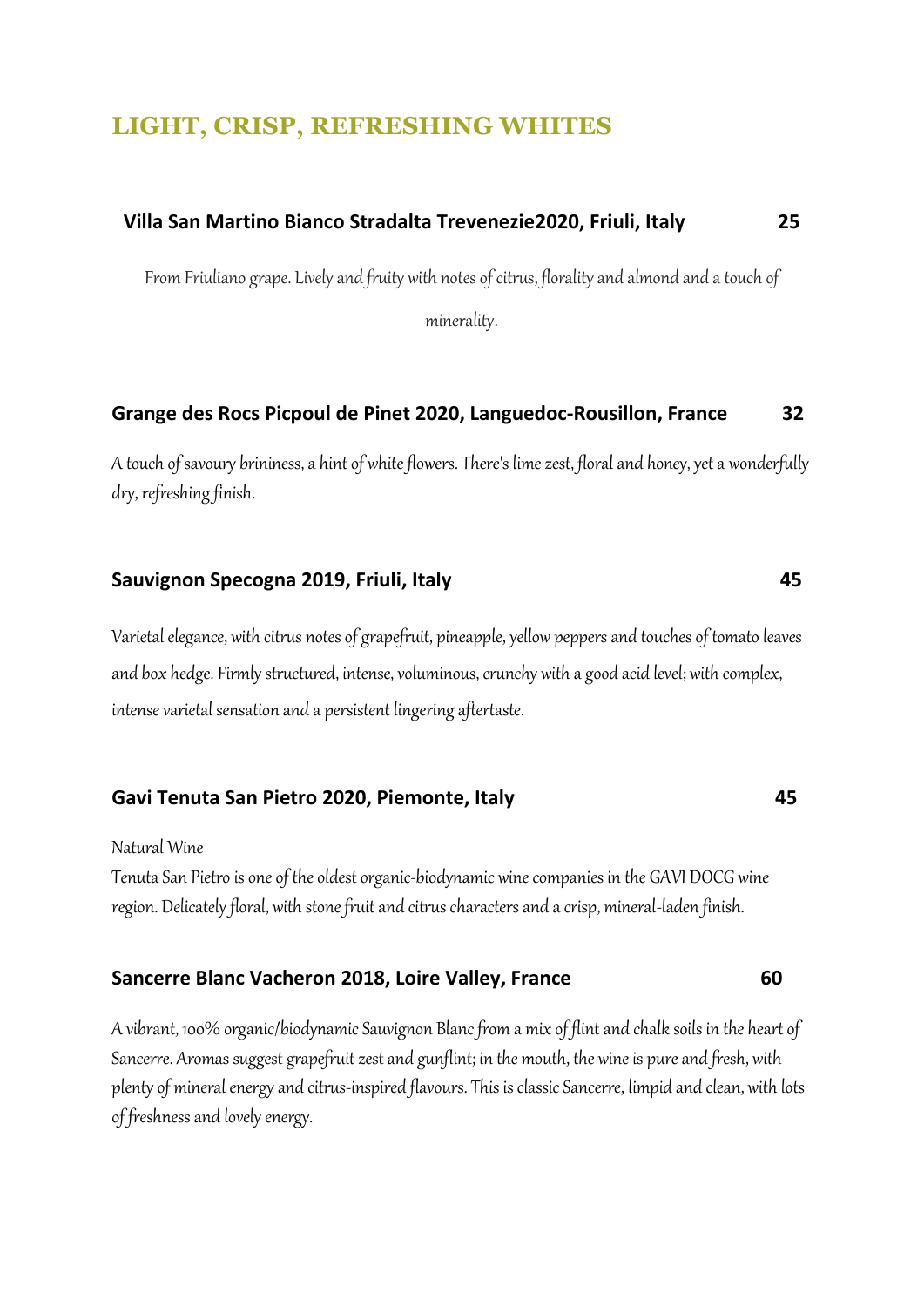# **FRUIT DRIVEN AND AROMATIC WHITES**

#### **Grechetto Fratelli Pardi 2020, Umbria, Italy 37**

Fermented for 20 days in stainless steel tanks then aged in the bottle for 3 months. Rich straw yellow with golden highlights, and important floral and fruit notes.

#### **'Lambardo' Chardonnay Cantina Nofrini 2019, Umbria, Italy 40**

Limited production.Unoaked chardonnay. Delicately scented with white spring blossom and camomile and a whiff of tropical fruit. On the palate is dry, vertical and fresh with an almond aftertaste

#### **Pinot Grigio Russolo Armentaressa 2020, Veneto, Italy 40**

Typical fragrance of white fleshed fruit and acacia flowers. As a young wine the fermentative aromatic notes stand out. In the mouth it is elegantly fruity. Good balance between acidity and aroma with a long and persistent finish.

#### **Pinot Grigio Ramato Specogna 2019, Friuli, Italy 45**

Light pink color with coppery highlights. This shade is born from the period of contact with the skins of the grapes during the vinification in the cellar. The nose has notes of flowers and fruits such as apple, pear and berries.At the palate is expressed with sweet and creamy notes in which emerge intense and persistent fruity sensation.

#### **Greco di Tufo 'Ester' 2012 Esterina Centrella 2012, Campania, Italy 54**

Limited production.Natural orange wine

It is rich and persistent on the nose, with initial sulphurous notes that gradually give way to pleasant hints of tropical fruit and quince. In the mouth, freshness and softness are perfectly balanced. The persistence, on tones of almond and ripe yellow fruit, is remarkable.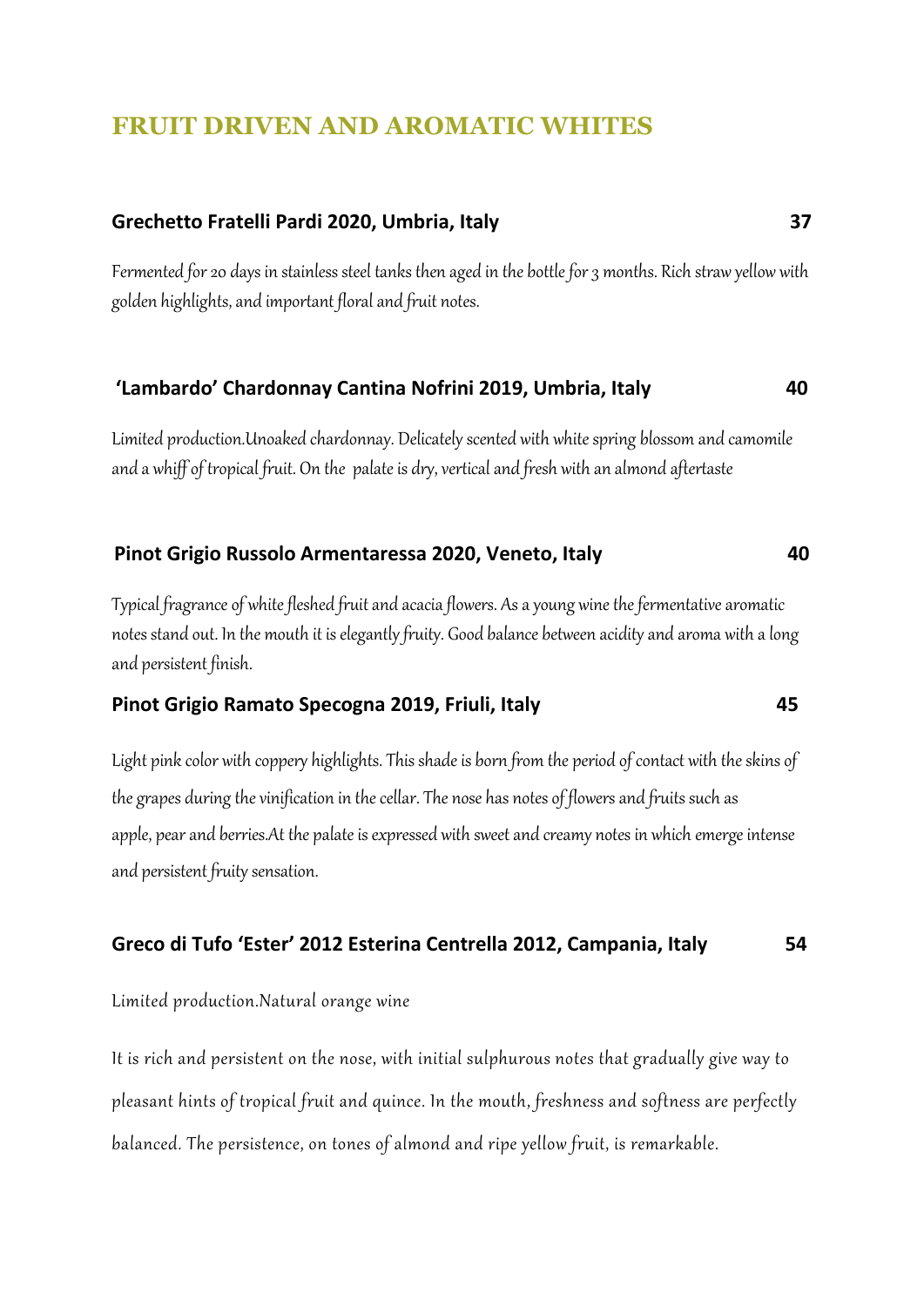#### **Riesling Pelz 2016, Trentino Alto Adige, Italy 50**

Notes of honey caused by the sweet sugary residue. Sustained acidity cleans the palate and enhances the persistent aftertaste of almond, dried figs and toasted oak wood.

#### **Gewurstraminer Rottensteiner 2018, Trentino Alto Adige, Italy 50**

Full-bodied and ripe, with high alcohol and relatively low acidity. Highly aromatic, showing perfumed notes of rose, ginger, honey and orange peel, complementing grapefruit, lychee and peach fruit.

#### **Derthona Vigneti Massa Timorasso 2019, Piemonte, Italy 55**

Vinified exclusively in steel, it shows a straw color with golden reflections. The nose is floral and fruity, with mineral notes. The typical and most expressive characteristics of the Timorasso grape emerge on the palate: power, structure, complex minerality and freshness. Long and persistent finish

#### **'Eugenio'Nicolini 2019, Friuli, Italy 55**

Limited production. Natural wine.

A very rare example of a dry Malvasia Gialla Istrana, slightly oaked. Apricot and dried fruits dominate the nose. The mouth is rich, eveloping, dry but aromatic, with a long fruity savoury aftertaste. Some bottles may bring along a little enjoyable perlage.

#### **Conte della Vipera Antinori 2018, Umbria, Italy 60**

The wine is produced from a careful selection of Sauvignon Blanc and Sémillon. The nose is distinguished by citric fruit notes, much grapefruit, well balanced by hints of aromatic herbs and anisette (sambuca) flowers. On the palate, the fruity aromas and the delicate mineral impressions unite in balance and harmony. Decisive and persistent the finish and aftertaste.

## **Chablis 'Croix Aux Moines' 2018, Burgundy, France 60**

Yellow and ripe flesh. Some apple, some warm pineapple. Good and easy, with succulent freshness.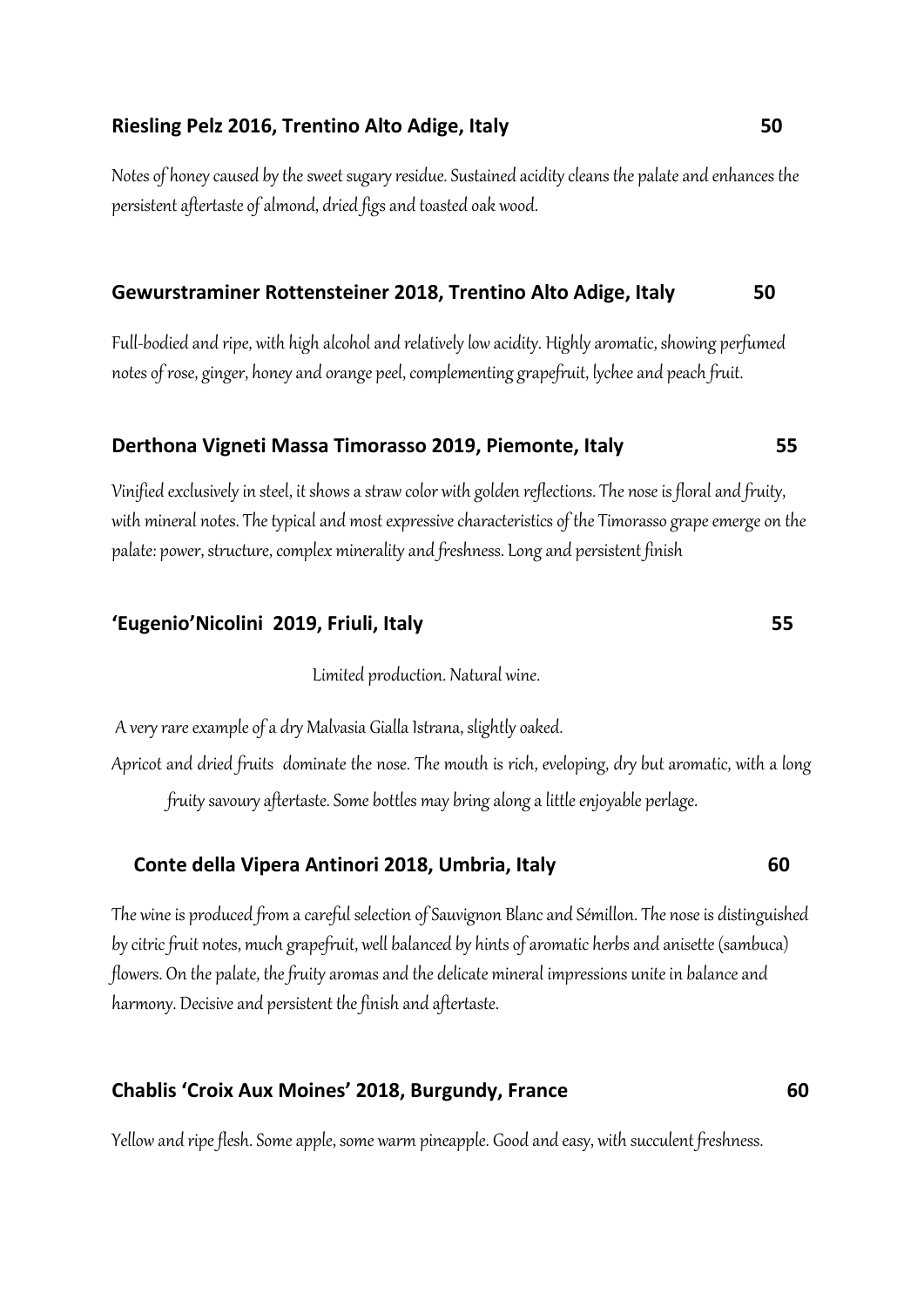#### **Pierres Rousses Vouvray 2018, Loire, France 60**

Compelling Chenin Blanc. A very gentle pressing is followed by fermentation in 1-to-2-year-old barrique. After primary fermentation, wine ages in barrique for 7 months. Inimitable and striking nose and taste. It is selfevident. Nervous, supremely elegant with laser focus.

#### **Riesling 'Steinreich' Trocken Clusserath 2017, Mosel, Germany 60**

Both fun and fruity yet complex and thrilling. It starts off with this startling white peach and lemon peel note, quickly moving in to steely minerality and grapefruit zest. The palate is dry and zingy but so very well balanced not to mention the creamy aspect on the palate something rarely seen let alone mastered.

#### **'Luigi e Giovanna' Barberani 2018, Umbria, Italy 62**

An intense and full-bodied white wine that expresses the family Barberani's passion for the Grechetto and Noble Rot. It is produced from a selection of grapes, attacked for the 5% by Botrytis, and from an aging for 12 months in big oak barrels, Perfumes of yellow fruits, butter, herbs, honey and saffron animate a smooth, fresh and persistent flavour

## **'Duality ' Sauvignon Riserva 'Specogna'2018, Friuli, Italy 85**

#### Limited production

Gold medal at the international Sauvignon Blanc contest in Dusseldorf. Very elegant with citrus notes of grapefruit, hint of elederflower and flint, mint and exotic fruit. Structured, intense, smooth with a good acid tension; with complex and intense varietal sensations and a long aftertaste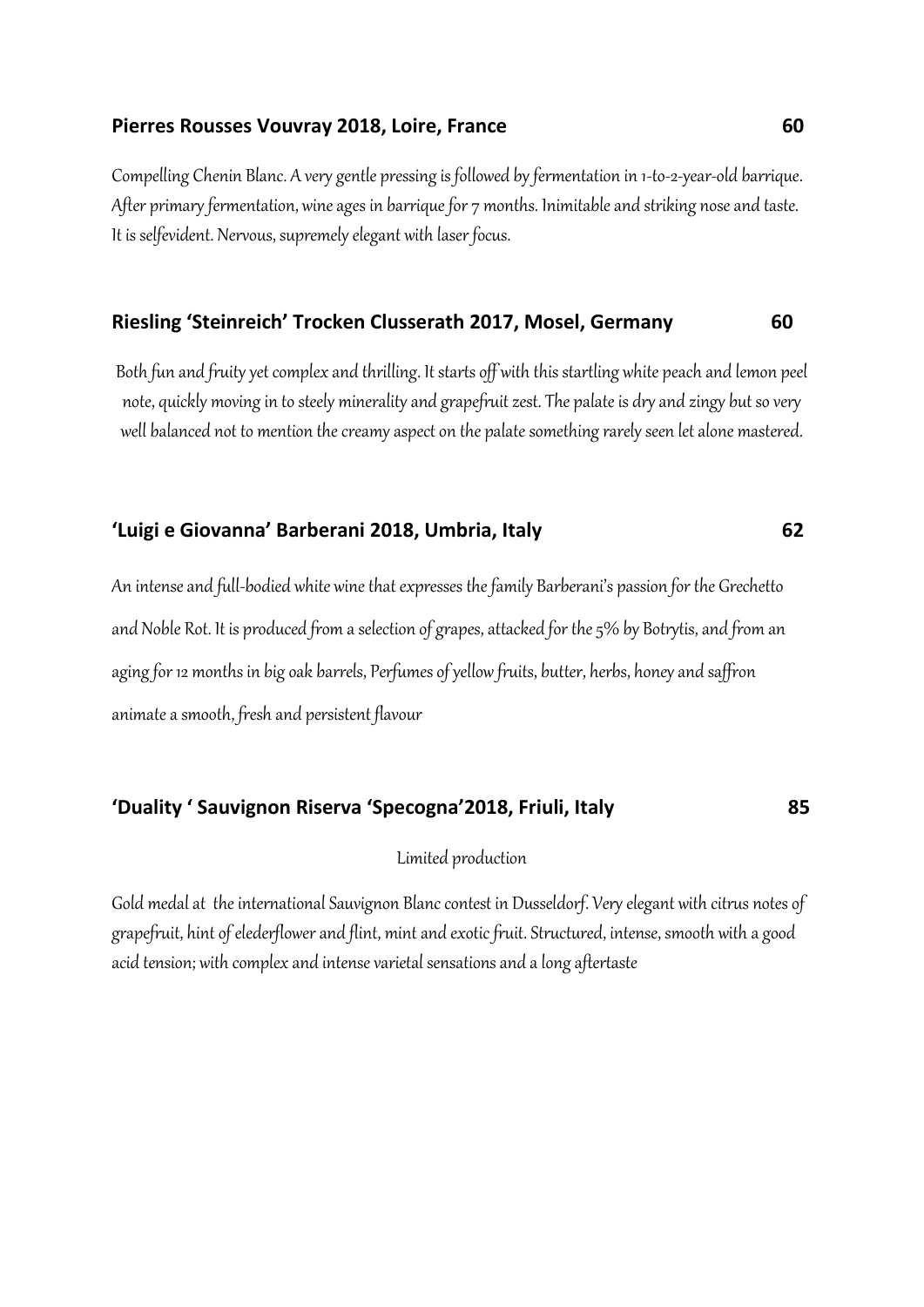# **FULLER BODIED AND RICHER WHITES**

# **Verdicchio di Matelica Cambrugiano Riserva Belisario 2016, Marche , Italy 50**

Greenish yellow hue. The nose opens with notes of ripe fruit reminiscent of peach, pineapple and a citrus trace, against the background of an inviting mineral texture and a nuanced closure of dried fruit. The savory imprint emerges with clarity to the taste, where it binds to a beautiful sour shoulder that marks a very pleasant drink. Excellent structure and character

#### **Nojar Colutta 2016 , Friuli, Italy 56**

Limited production. Natural wine.

A blend of 2 indigenous grapes, Ribolla Gialla and Friulano with Chardonnay and Sauvignon Blanc. The blend is assembled having been fermented and refined in 5 hl French oak barrels. Complex nose of anice, eldelflower, hay, ripen fruits. In the mouth is deep and elegant with a long spiced after taste.

#### **Fruske Malvasia Istriana 2019, Friuli, Italy 56**

Limited production. Natural Orange wine ( 40 days of maceration ).

No compromises in the glass, great body and complexity. At the nose notes of cumin, sweet spices of anise and vanille, bitter almond and nuances of flowers. On the palate it travels on a trail of salt and almond, ending bitter. Determined and rocky.

#### **Fruske Vitovska 2019, Friuli, Italy 58**

Limited production. Natural wine

Wide range of fruit flavors, such as stonefruit, citrus, apples and cherries, as well as jasmine flowers and smoke. In the mouth elegant and creamy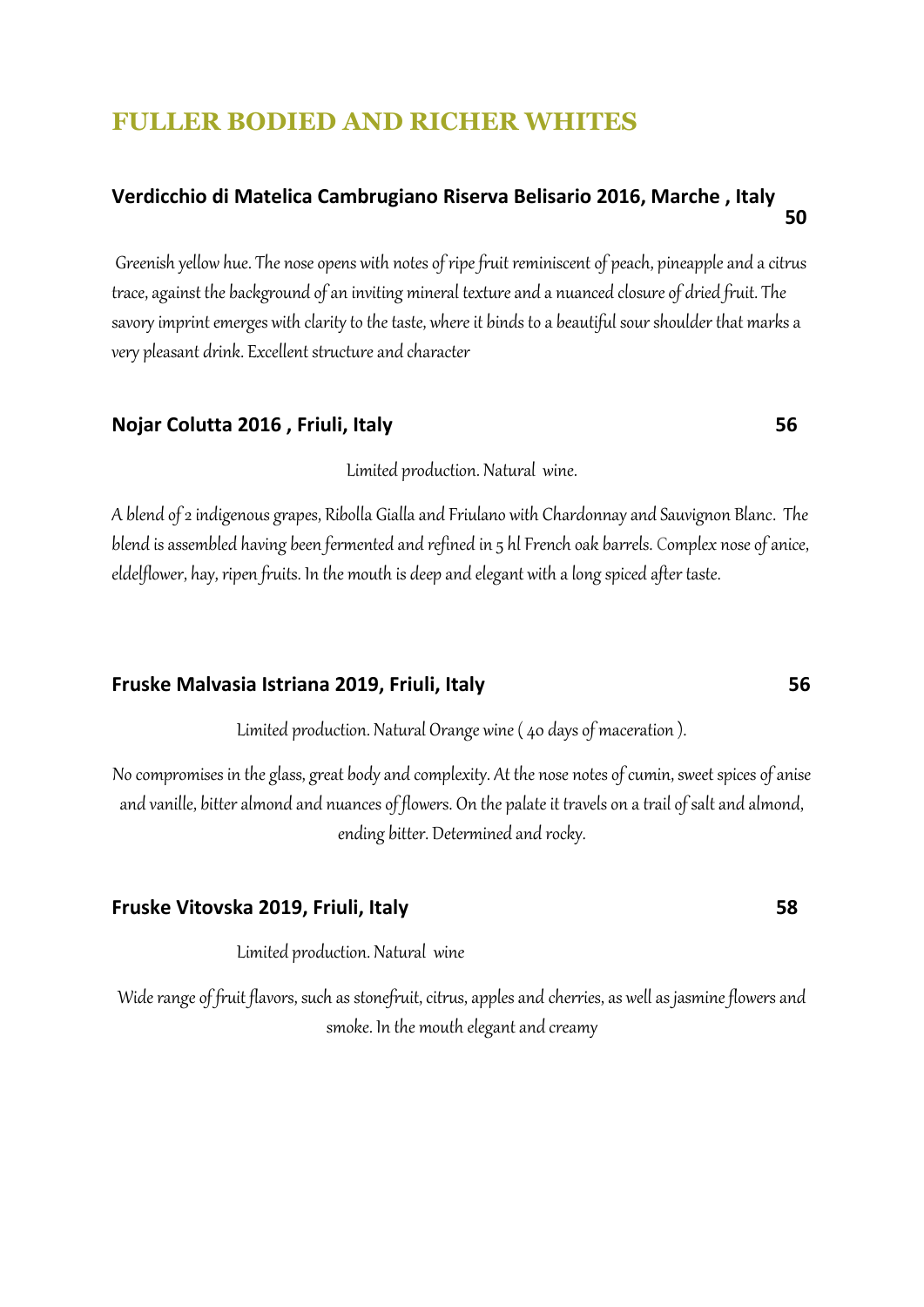# **Meursault Latour-Giraud Cuvée Charles Maxime 2018, Burgundy, France 110**

A flat-out sexy wine. Super-ripe stone fruits front and center, framing them with lemon zest, toasted nuts, white wildflowers, anise seed, and a waft of petrol. Textured and lively, this wine nonetheless feels substantial and round, exhibiting the tensions that make Latour-Giraud's 2017 releases so appealing.

# **Cervaro della Sala Antinori 2016, Umbria, Italy 140**

A blend of Chardonnay grapes and a small quantity of Grechetto make a wine that can age over time and represent the elegance and complexity of this unique estate. Cervaro della Sala is one of the first Italian white wines to have malolactic fermentation and aging take place in barriques. It shows a rich, complex, and fresh bouquet of hazelnut butter, vanilla, and white flowers. It is elegant on the palate and extremely savoury, crisp, and vibrant.

# **Puligny-Montrachet 1er Cru La Garenne Larue 2017, Burgundy, France 135**

A stellar Burgundy wine. Clearly identifiable flavours of lemon and apple. Crisp acidity that gives a lean character and a unique finish that starts on the toasty side and ends with a mineral taste that continues on and on with a lemony aftertaste. It had memorable intensity, upbeat flavours that were in perfect harmony and a noteworthy tangy aftertaste.

## **Fiorduva Costa d'Amalfi Marisa Cuomo 2016, Campania, Italy 150**

Limited production.

Made with local Ripoli, Ginestra and Fenile grapes, this white wine has as lovely, intense and fruity aroma of citrus and white peach along with scents of aromatic herbs, sage and chamomile. The mouthfeel is very fresh, marine-like and mineral, with a very long and tasty flavour and an aftertaste of sweet citrus and aromatic herbs.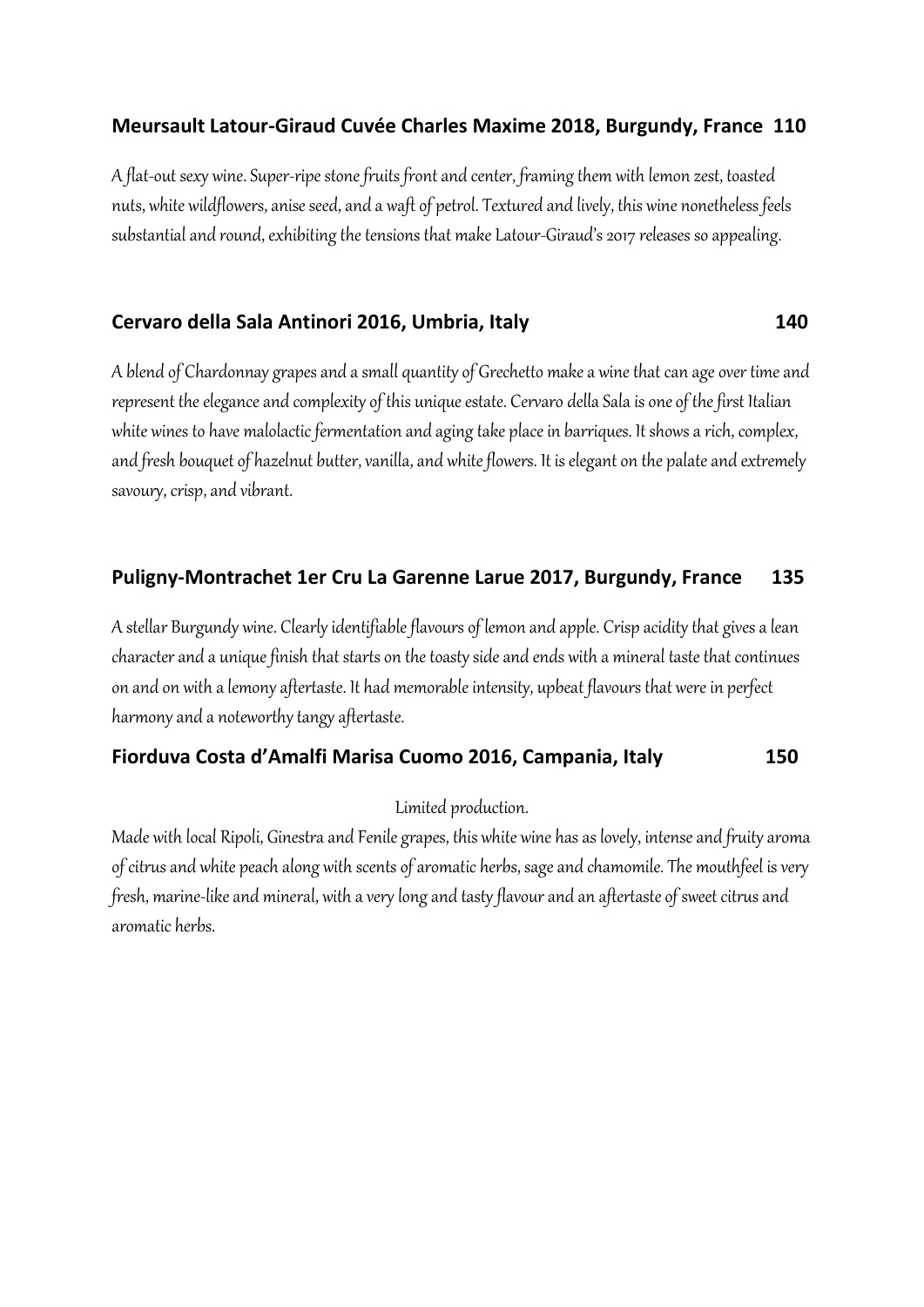# **Cerasuolo d'Abruzzo Pietramore Antica Tenuta 2019, Abruzzo, Italy 40**

Crunchy minerals and tart red berry fruit, with refreshing acidity and a touch of structure in the finish. A simultaneously serious and thirst quenching rosé from this stellar biodynamic estate in Abruzzo.

# **Five Roses Leone de Castris 2019, Puglia, Italy 45**

Obtained mainly from Negroamaro grapes, it conquests at first sight with the characteristic crystalline cherry-red colour and enchants with fruity scents of cherry and strawberry. In the mouth it is fresh, smooth and nicely persistent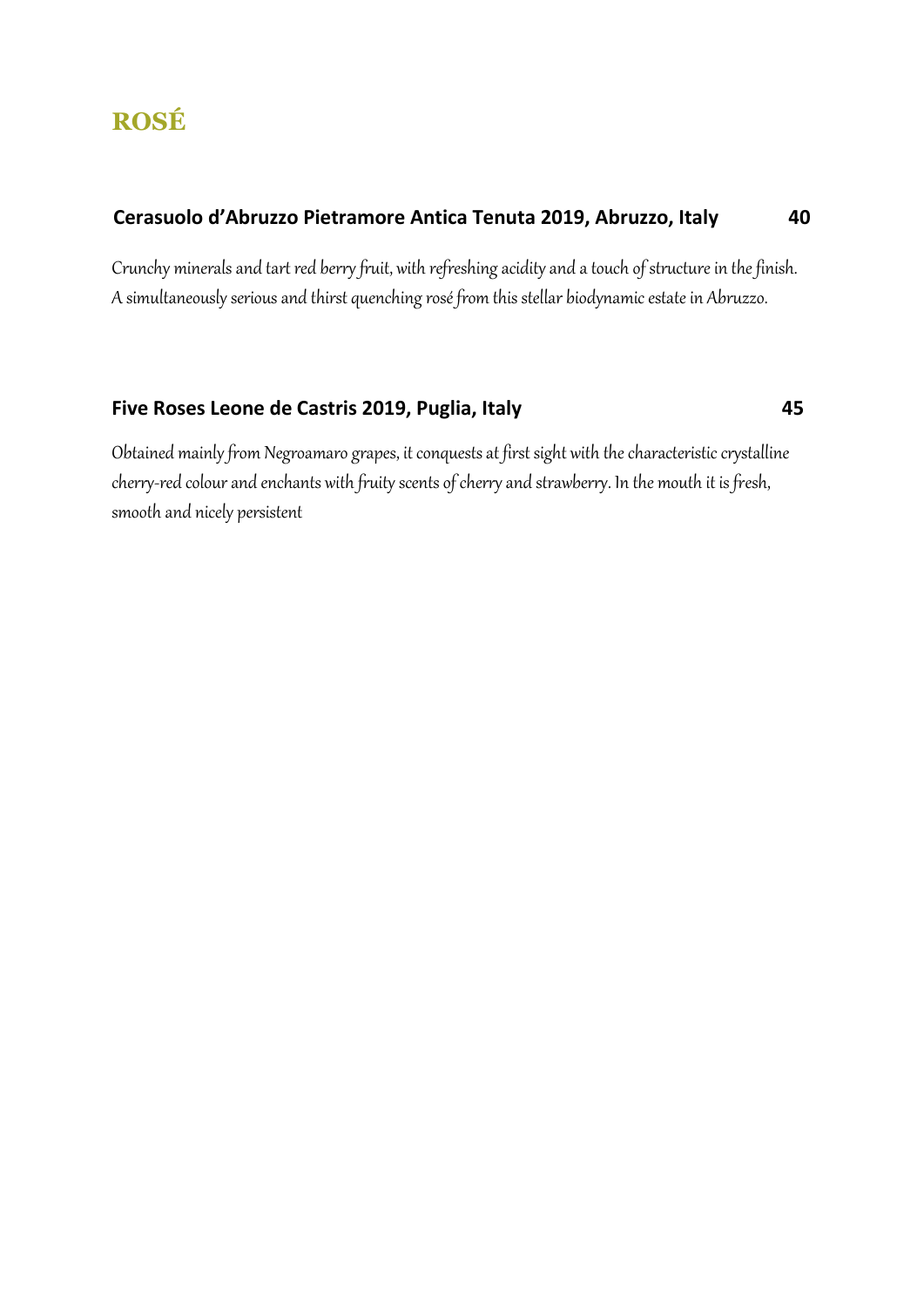# **FRUITY, LIGHT AND EASY DRINKING REDS**

# **Villa San Martino Cabernet Sauvignon Trevenezie 2020, Friuli, Italy 25**

Vinous and slightly herbaceous (tomato leaf and green pepper), with notes of red berries (raspberry and ripe blackberry), delicately spicy in the finish .Dry, round, pleasantly tannic

# **Negroamaro Sanguepazzo 2020, Puglia, Italy 38**

Medium bodied with rich black fruit flavours and a distinct finish of dried herbs.

#### **Etna Rosso Graci 2019, Sicily, Italy 54**

It is the complexity of the volcanic soils which contributes much to the unique minerality and elegance of this wine. On the nose some violets and balsamic notes. The palate is all about intensely black forest fruits, perfectly ripe, crunchy, minerally and spicy. The tannins are fine and chalky with good acidity and length.

#### **Pinot Nero Pelz 2017, Trentino Alto Adige, Italy 60**

Bright red wine with light orange hints, with scents of spices, black pepper, underbrush fruits and jam, vanilla and toasted notes of wood. On the palate, elegance and decision with pleasant and well-evolved tannins.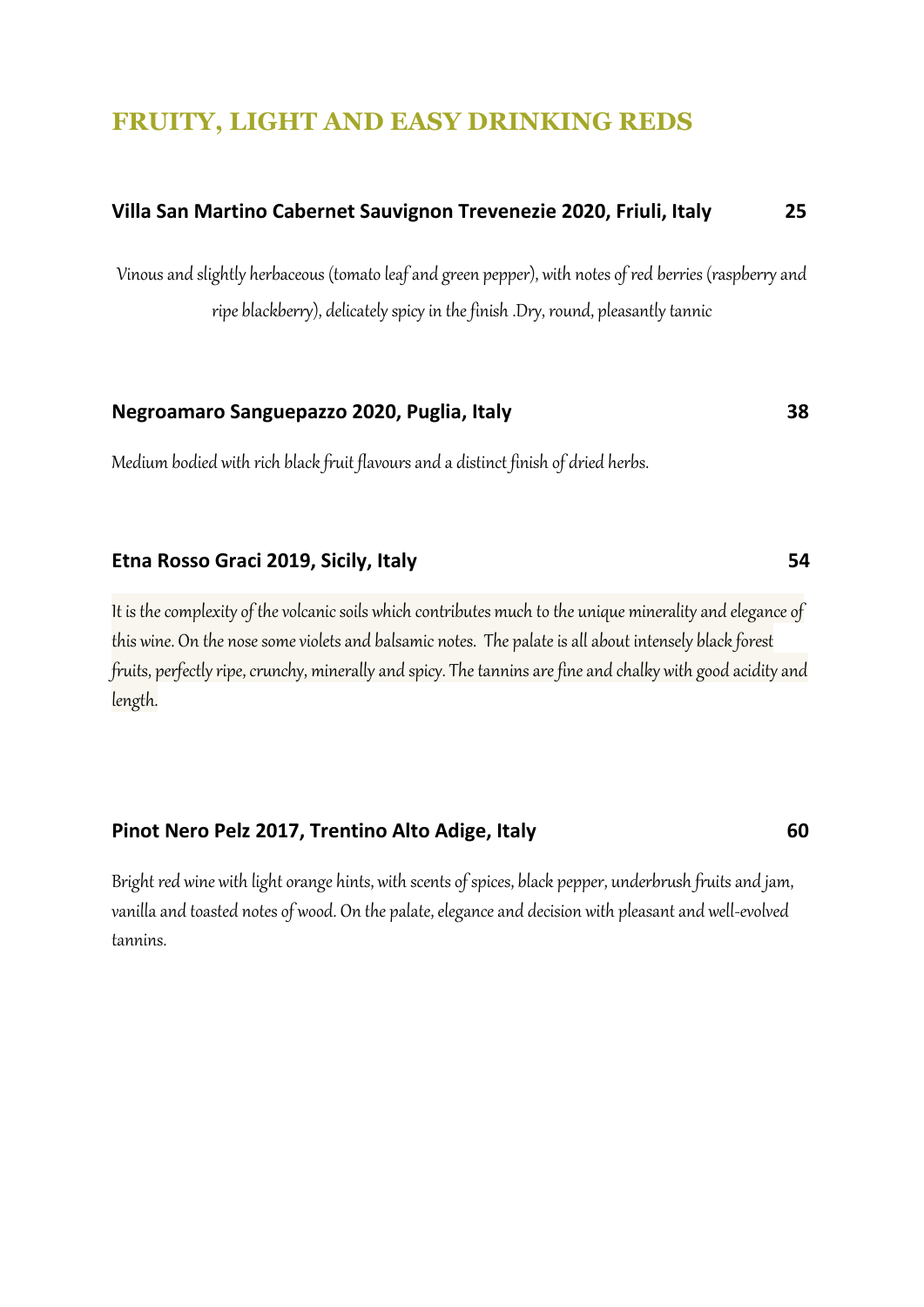# **REFINED, SMOOTH AND MATURE REDS**

#### **Valpolicella Ripasso Torre del Falasco 2017, Veneto, Italy 40**

Once fermentation is completed, he carried out a second fermentation on the skins of Amarone Torre del Falasco in the traditional method of "Ripasso". Medium bodied, balanced with a smooth finish.

#### **Chianti Classico Ormanni 2019, Tuscany, Italy 48**

Natural wine. Ormanni historical oenology was 'bicchierino' Giulio Gambelli, a real legend of Sangiovese.Made with organically grown grapes, this opens with aromas of red berry, violet and underbrush. The savory, fragrant palate offers red cherry, star anise and tobacco alongside polished tannins

#### **Syrae Pravis 2016, Trentino Alto Adige, Italy 48**

Charming ruby colour with pomegranate reflections and a fantastic bouquet of spices, pepper, hazelnut and vanilla. It has a full, dry, robust, velvety, austere and well-proportioned taste. Made from Syrah grapes only, it refined for one year in French barriques and six months in bottle.

#### **'Monte Rufiano' Merlot Cantina Nofrini 2018, Umbria, Italy 40**

From a small estate in Umbria, Italy. Medium to full bodied wine with a juicy, velvety long finish.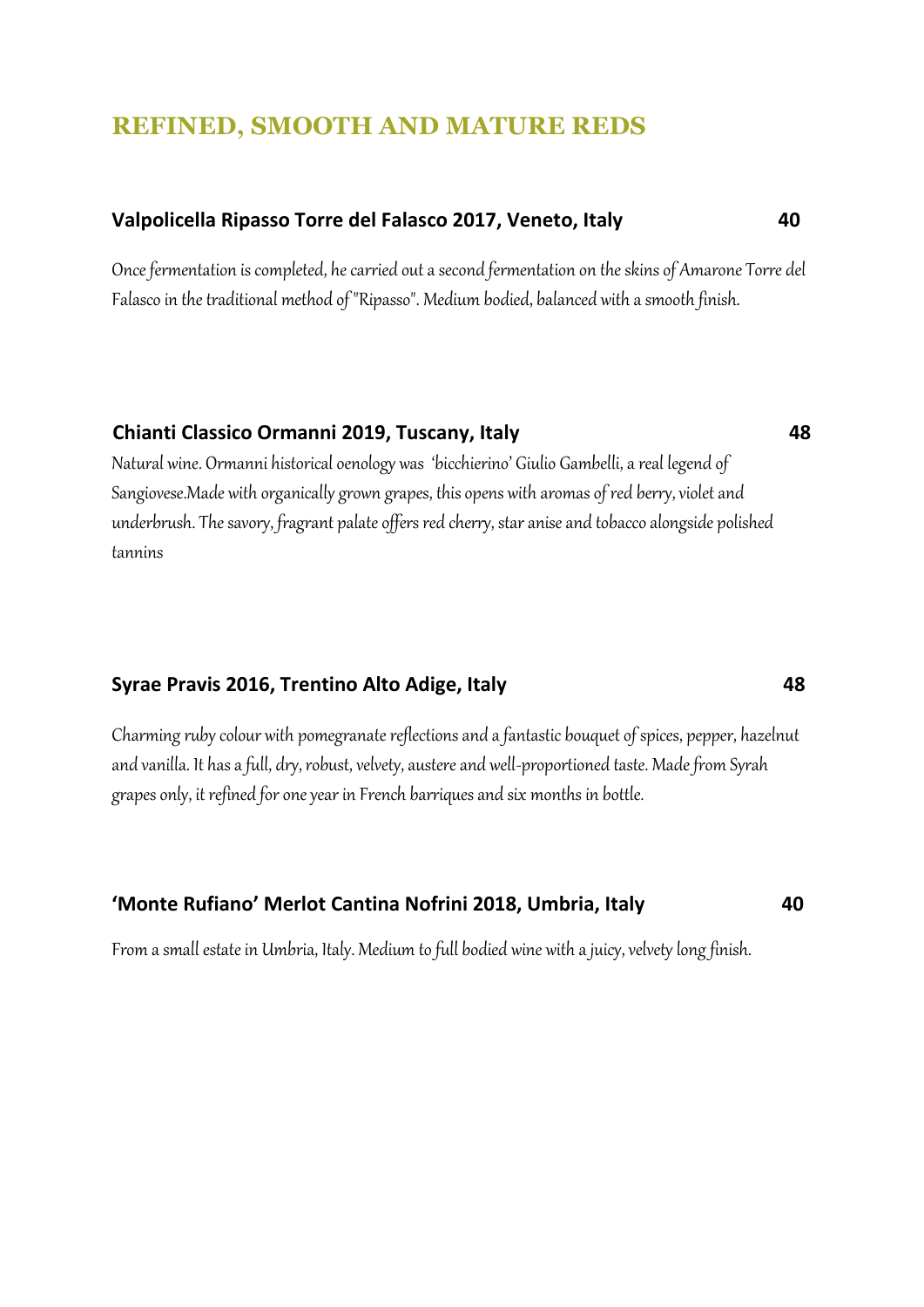#### **Dolcetto d'Alba Superiore 'Buschet' Olivero 2017, Piemonte, Italy 52**

From the premium vineyard of the estate. Intense ruby red, with cherry, almond and ink to nose. A caressing warm wine with a long aftertaste and refined tannins

#### **Langhe Nebbiolo Olivero 2019, Piemonte, Italy 52**

Ruby red with orange highlights. On the nose cherry and violet hints are combined with remarkably fine spicy overtones. On the palate it starts out witha full bodied feeling, while the finish reminds of the red fruits scent and tannins.

#### **Barbaresco 'Gaia Principe' Prinsi 2017, Piemonte, Italy 68**

From Nebbiolo grape. The nose is fruity, gourmand and offers a fine richness. It reveals notes of bourbon vanilla, strawberry, small notes of crushed raspberry associated with fine touches of cherry as well as a subtle hint of violet and nutmeg. The palate is fruity, well-balanced and offers a good definition, juiciness and freshness. On the palate this wine expresses notes of fleshy cherry, fleshy blackberry, small notes of violet associated with fine touches of crunchy/juicy blackcurrant as well as fine hints of bourbon vanilla.

#### **Rjoja Reserva Marqués 2016, Rioja, Spain 60**

Tempranillo blend with aromas of dark cherry, liquorice, vanilla and spice. On the palate is full and tasty, with good structure and rounded, elegant tannins. The finish is long and fresh, with a slight reminder of fine oak.

#### **Chianti Classico Riserva 'Borro del Diavolo' Ormanni 2017, Tuscany, Italy 65**

Natural wine.Ormanni historical oenology was 'bicchierino' Giulio Gambelli, a real legend of Sangiovese. Borro del Diavolo is a brook, called "borro" in Tuscany, and it gives its name to the vineyard producing grapes for this Reserve. The best Sangiovese grapes are selected in the first ten days of October from the Borro del Diavolo vineyard and from the close Montignano vineyard, both situated on the same stony ridge facing South.It is structured and it has its own character, it is elegant, harmonious with balsamic notes and excellent fruity notes.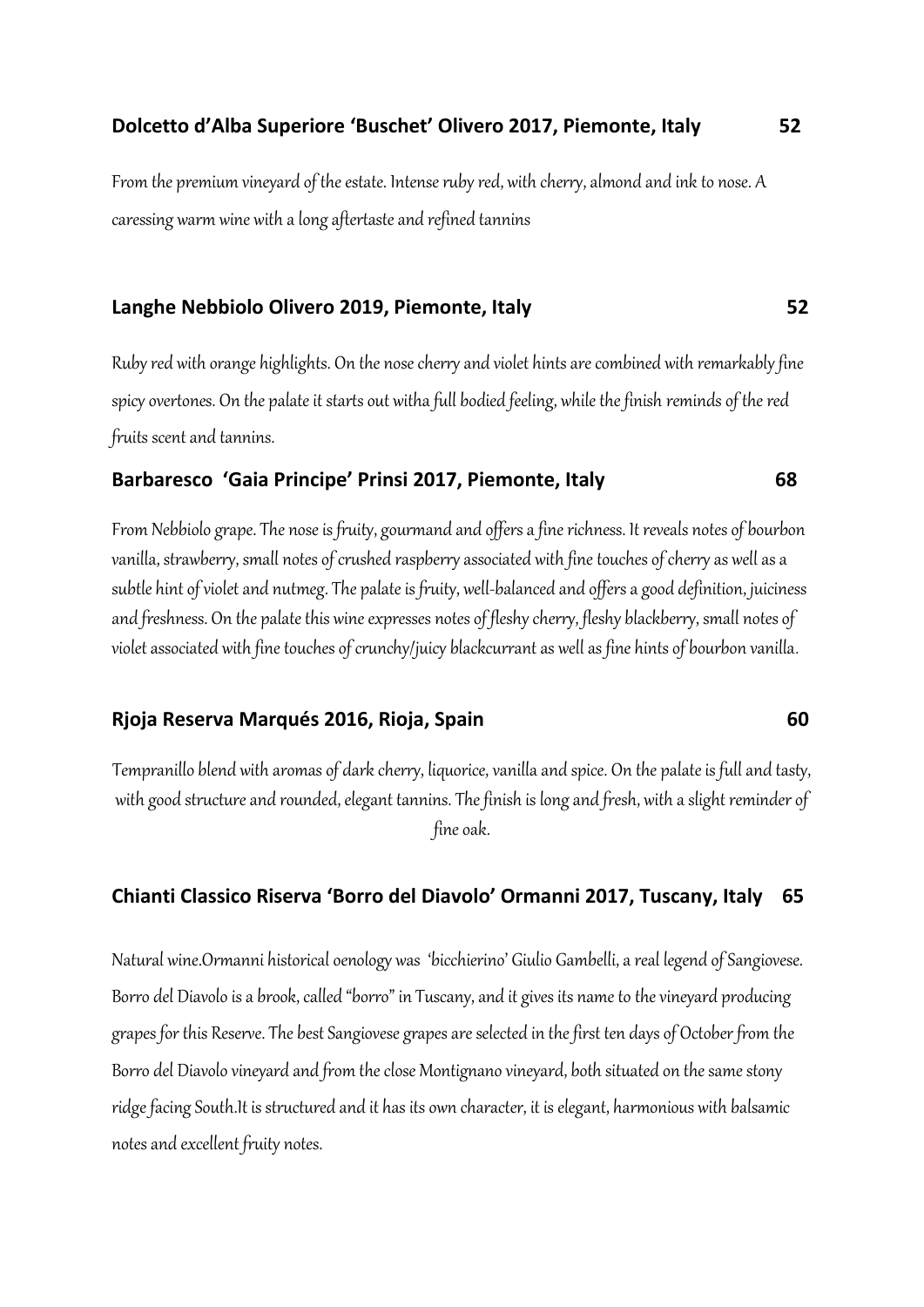#### **Carminium Inama 2017, Veneto, Italy 68**

It represents one of the finest and elegant interpretation in the world of a pure Carmenere. The expression of this unique wine was created by the clays, formed by the landscape of this incredible place. Vivid ruby core with a narrow purple rim. Intense on the nose, with herbs and spices, black fruit, tannins are soft and balanced. Charming.

#### **Vino Nobile di Montepulciano Sanguineto 2016, Toscana, Italy 68**

Natural wine. Utterly charming, full of bright red fruit and fresh violets on the nose. The palate is supple with silky tannins and buoyant acidity that lift its juicy texture.

#### **'Satyricon' Campi Taurasini Luigi Tecce 2018, Campania, Italy 70**

Limited production.

Natural red wine of excellent persistence obtained from pure Aglianico grapes.It ages in tonneaux for 12 months on fine lees. It is not clarified or filtered before bottling. The nose releases intense fruity hints in alcohol, spicy and undergrowth. In the mouth it is structured, fresh, with an austere finish and long persistence.

## **Zinfaldel Napa Cellars 2016, California, United States 70**

Bright aromas of fresh blackberry, anise, bits of clove, cassis, spicy black pepper, and saffron. On the palate, intense brambly fruit, figs, dark toasty notes, vanilla, and cocoa are threaded with hints of cedar. Weighty and juicy with balanced acidity accenting soft and supple tannins.

#### **Châteauneuf du Pape Vendanges Rouge La Ferme du Mont 2018,**

#### **Southern Rhone, France** 20 20

Blend of Grenache, Syrah and Mourvèdre .Plums, blackberries, licorice, hints of pepper and smoked herbs all emerge from this full-bodied, fruit forward, beautifully textured wine that has a solid underlying structure.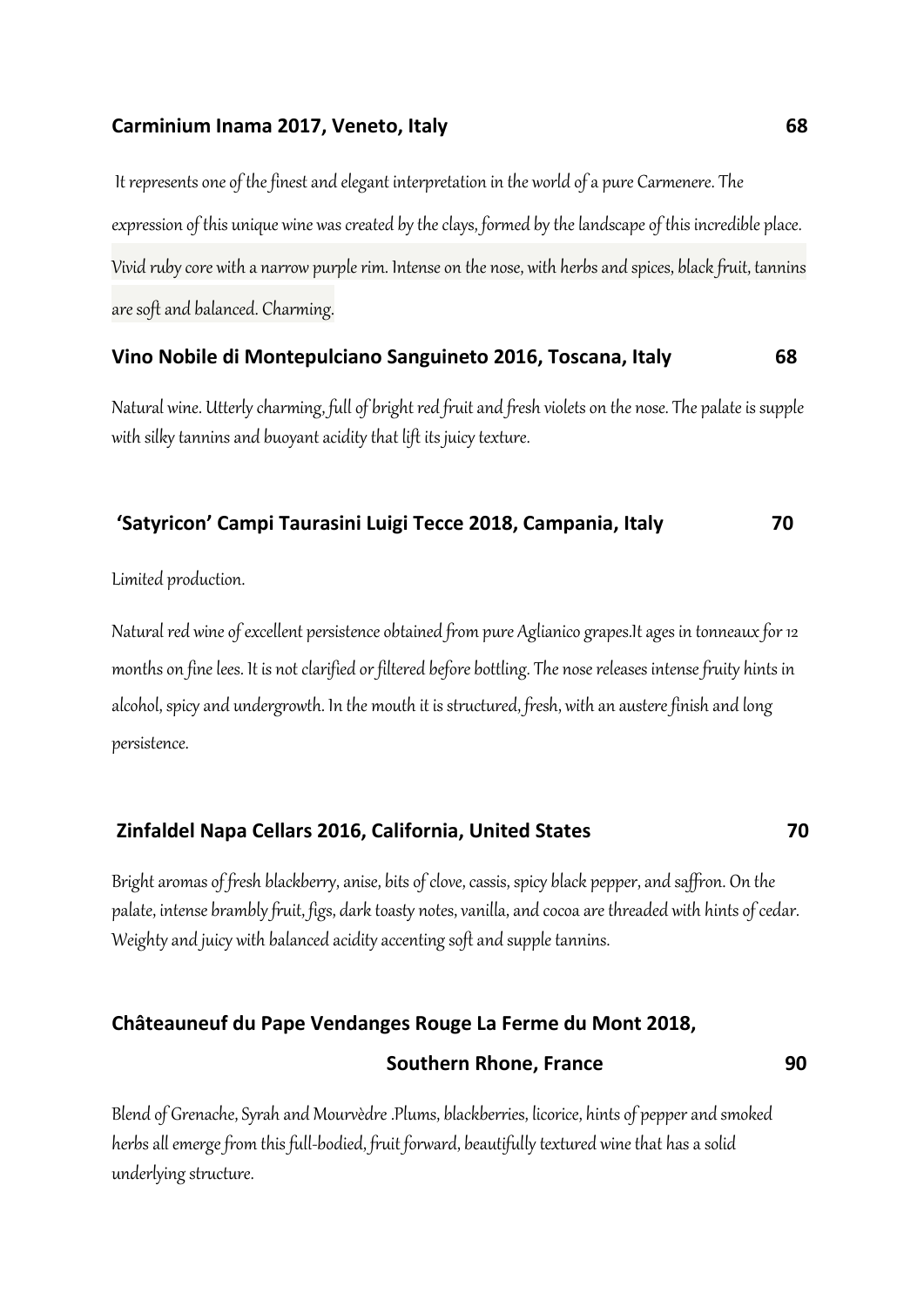#### **Veneto IGT 'Primofiore' Quintarelli 2019, Veneto, Italy 80**

Limited production. Blend of Cabernt Franc, Cabernet Sauvignon, Corvina and Corvinone by the 'Maestro' Giuseppe Quintarelli. It is an intense red wine, rich in aromas and fragrances: a perfect fusion of international and native grape varieties of Valpolicella. After aging for almost a year in large barrels, it expresses a fragrant complexity dominated by notes of violets and cherries. On the palate it is soft, round, savory and fresh.

#### **Valpolicella Classico Superiore Quintarelli 2013, Veneto, Italy 180**

Limited production. A legendary wine from one of the greatest producer in the world. It is produced 55% with Corvina grapes, 30% with Rondinella grapes and 15% with Cabernet grapes. After a soft pressing, the grapes ferment with indigenous yeasts for about 7-8 days. Subsequently the wine ages in oak barrels for 60 months, before being bottled.

It is characterized by a ruby red color. The nose opens with an intense spicy bouquet, enriched with pleasant hints of black cherry. On the palate it is intense, with a pleasantly impeccable and tannic body.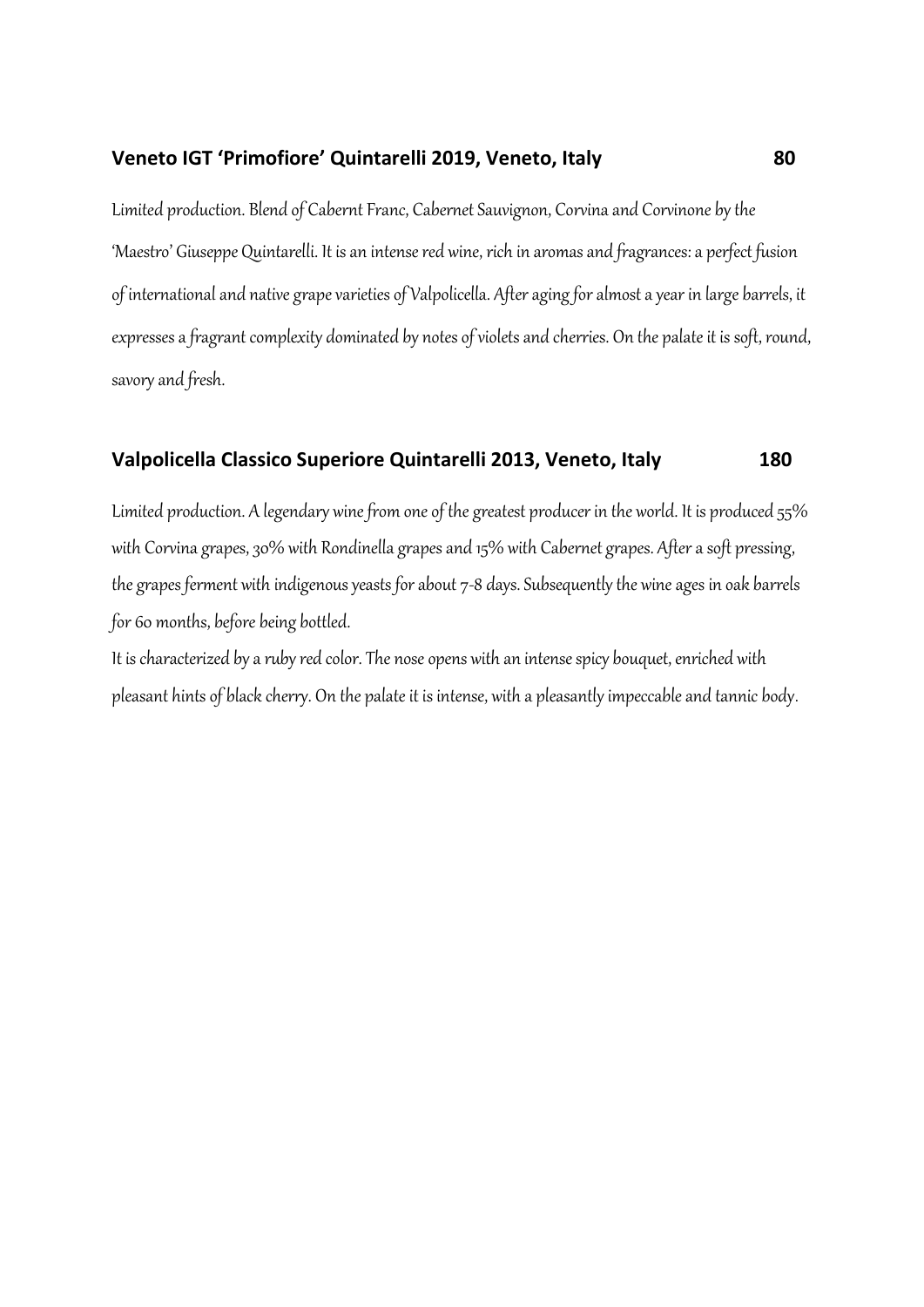# **OLD VINTAGES, LIMITED PRODUCTION, RAREST GRAPE**

#### **Monleale Vigneti Massa 2001 Barbera, Piemonte, Italy 80**

Rich notes of Jammy fruits, dried fig, prunes, raisins, honey, leather, earthy, cedar, dried roses, anise, some light orange peel, acidity is still remarkable and tannins have reduced to silk

#### **Mamertino Riserva 2004 Antica Tindari , Sicily, Italy 95**

Natural wine, Limited production

One of the oldest wine of the history. Roman emperor Julius Caesar wanted it on the table when he gave a banquet to celebrate his third consulate. Blend of Nero D'avola, Nocera and Nerello Mascalese. 17 years old but still a bright ruby red. The nose is an explosion of black and morello cherry, liquorice, raisins, dried figs, tar and tobacco. In the mouth is full bodied, silky and elegant with a neverending red fruit aftertaste.

#### **Tintillia Terre Sacre 2008, Molise, Italy 95**

#### Limited production

A real hidden gem. This grape risked the extinction because of his low yield and sensibility to oidium, has been then recovered and became the flag of enology of Molise. Intense ruby red colour. Complex and elegant nose with hgnts of ripe fruit, plum jam, small red berries, licorice, characterized by a typical balsamic note and black pepper. In the mouth refined, elegantly tannic, persistent and structured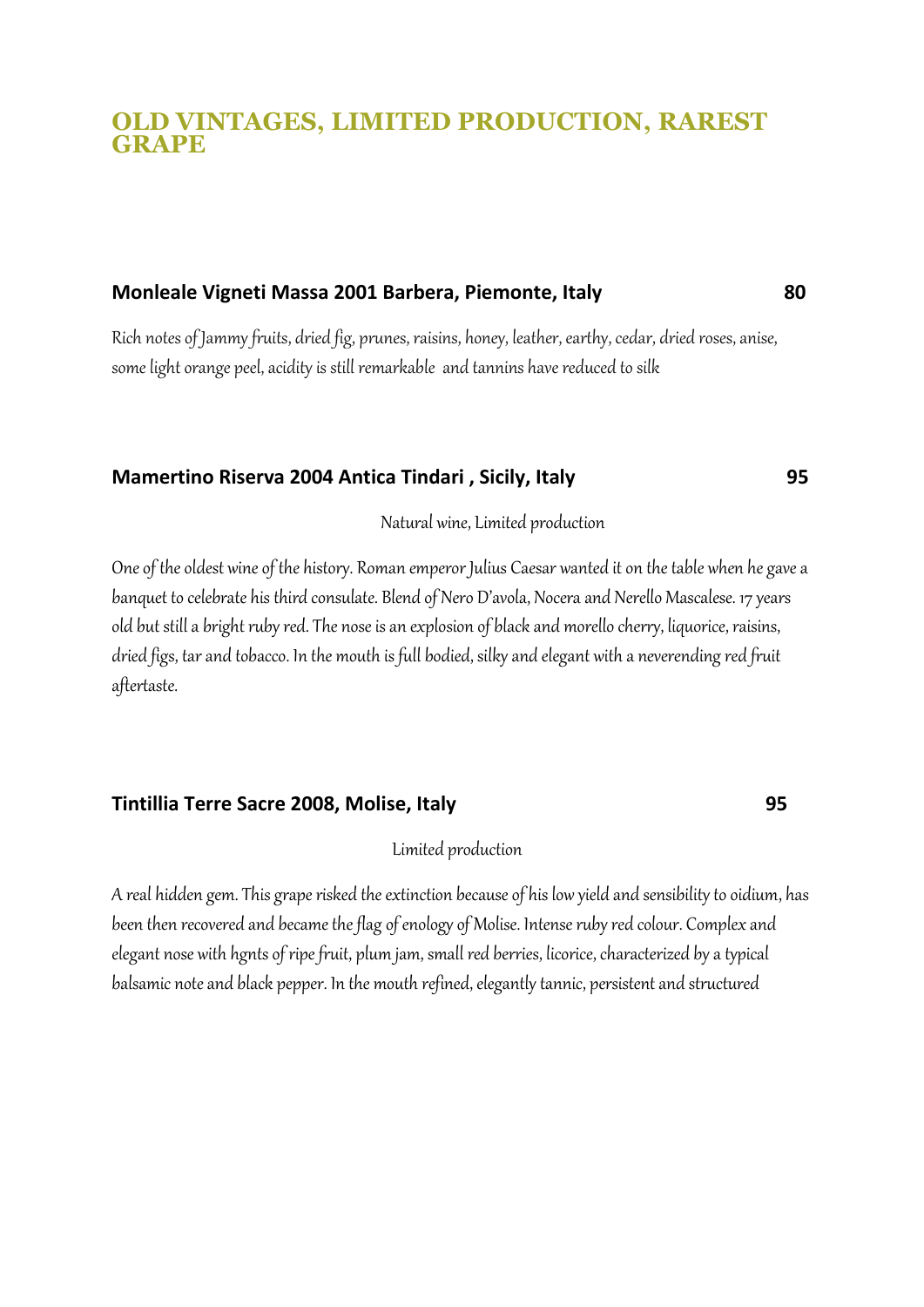## **Pignolo Colutta 2004, Friuli, Italy 130**

Limited production

Pignolo produces uneven and generally low yields, and its abundance of tannins can cause problems during vinification. But those who persevere are rewarded with amazing wines. Elegant and structured, with plump tannins and balanced acidity.

## **San Leonardo Vigneti delle Dolomiti 2005, Trentino, Italy 180**

Limited production.

Skilful blend of wines from different grapes that are fermented and aged separately: Cabernet Sauvignon, Carmenère and Merlot. Intense ruby red with garnet highlights. The aroma is expressive with balsamic notes, forest fruits, chocolate, tobacco, pepper and elegant nuances of bell pepper. The palate is full, warm and impressively rounded, with intense aromatics that linger on the palate.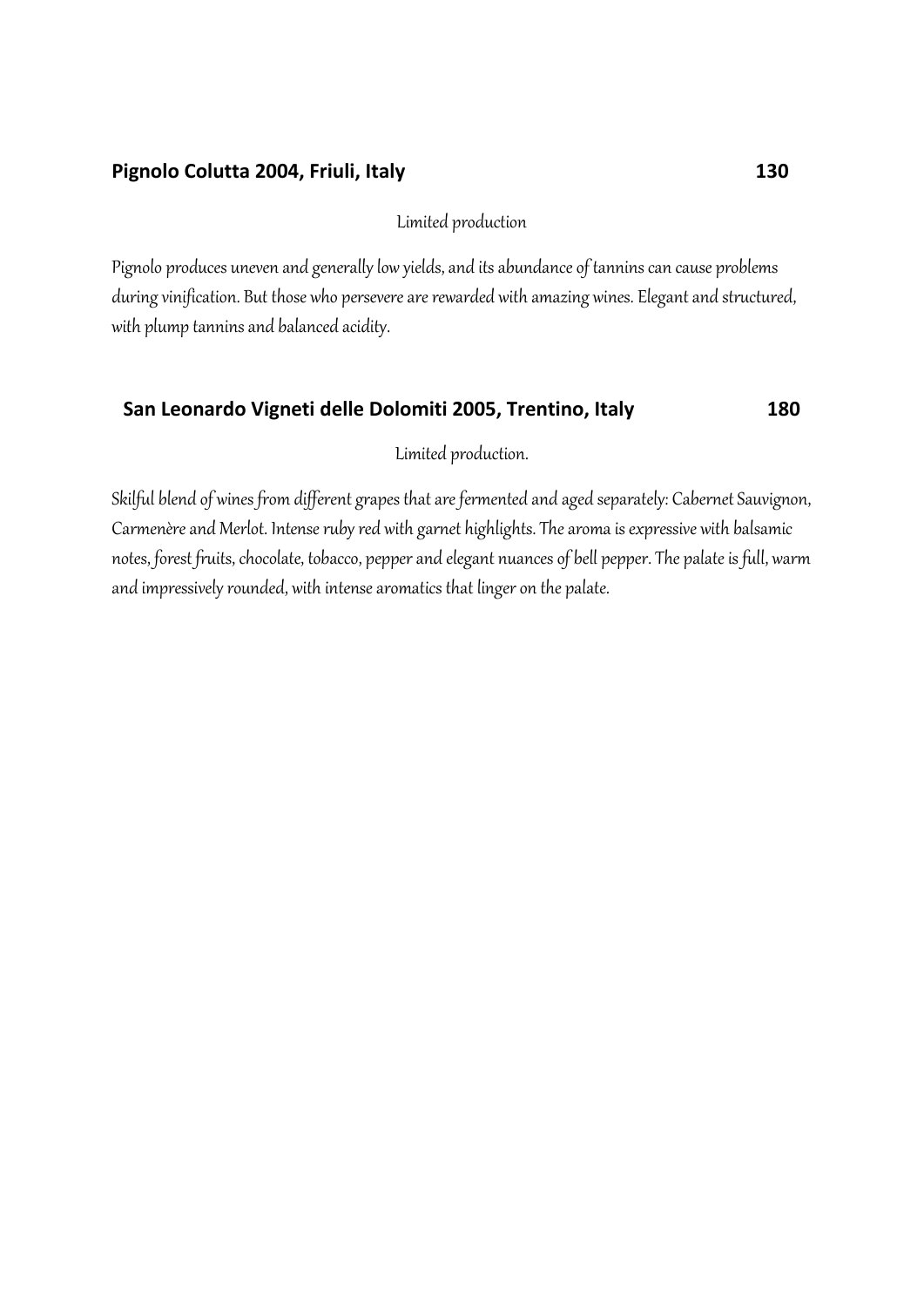# **FULL BODIED HEARTY REDS**

# **'L'Azzardo' Cantina Nofrini 2018 , Umbria, Italy 45**

Limited production.Merlotand Cabernet Sauvignon blend with the addition of Gamay (Grenache), giving spiciness and roundness. Hearthy, mineral and leafy nose.Dry, full bodied, tannic with long aftertaste.

# **Primitivo di Manduria Villa Santera De Castris 2018, Puglia, Italy 50**

Very deep red in colour turning almost purplish. The nose reveals a rich perfume of plum, black cherry and also spices as ginger and vanilla. On the palate it is full bodied and velvety and well balanced

## **Sagrantino di Montefalco DOCG Adanti 2012, Umbria, Italy 65**

Deep ruby red. Its powerful aroma of wild cherries, blackberries and plums develops notes of graphite, liquorice, juniper berries and aromatic herbs. The tannic weave, the freshness, the alcohol and sugar are well balanced.

## **Sagrantino di Montefalco Pardi 2016, Umbria, Italy 65**

Aromas of underbrush, baked plum, dried mint and a balsamic note emerge in the glass. Brawny and dense, the meaty palate delivers licorice, ripe black cherry, raisin and clove alongside chewy tannins.

#### **Montepulciano d'Abruzzo Riserva Praesidium 2015, Abruzzo, Italy 68**

Natural wine.On the nose aromas reminiscent of ripe red fruit with spicy and balsamic notes. On the palate it is enveloping, warm, with tannins mixed in the mass and excellent persistence

## **Syrah l'Usciolo 2019, Tuscany, Italy 68**

Natural wine, Limited production

Infinitely ruby red, soft on the palate, but at the same time strong in alcohol, well supported with spicy notes, fascinating and full of evolving tannin. With the right oxygenation it delivers its tremendous potential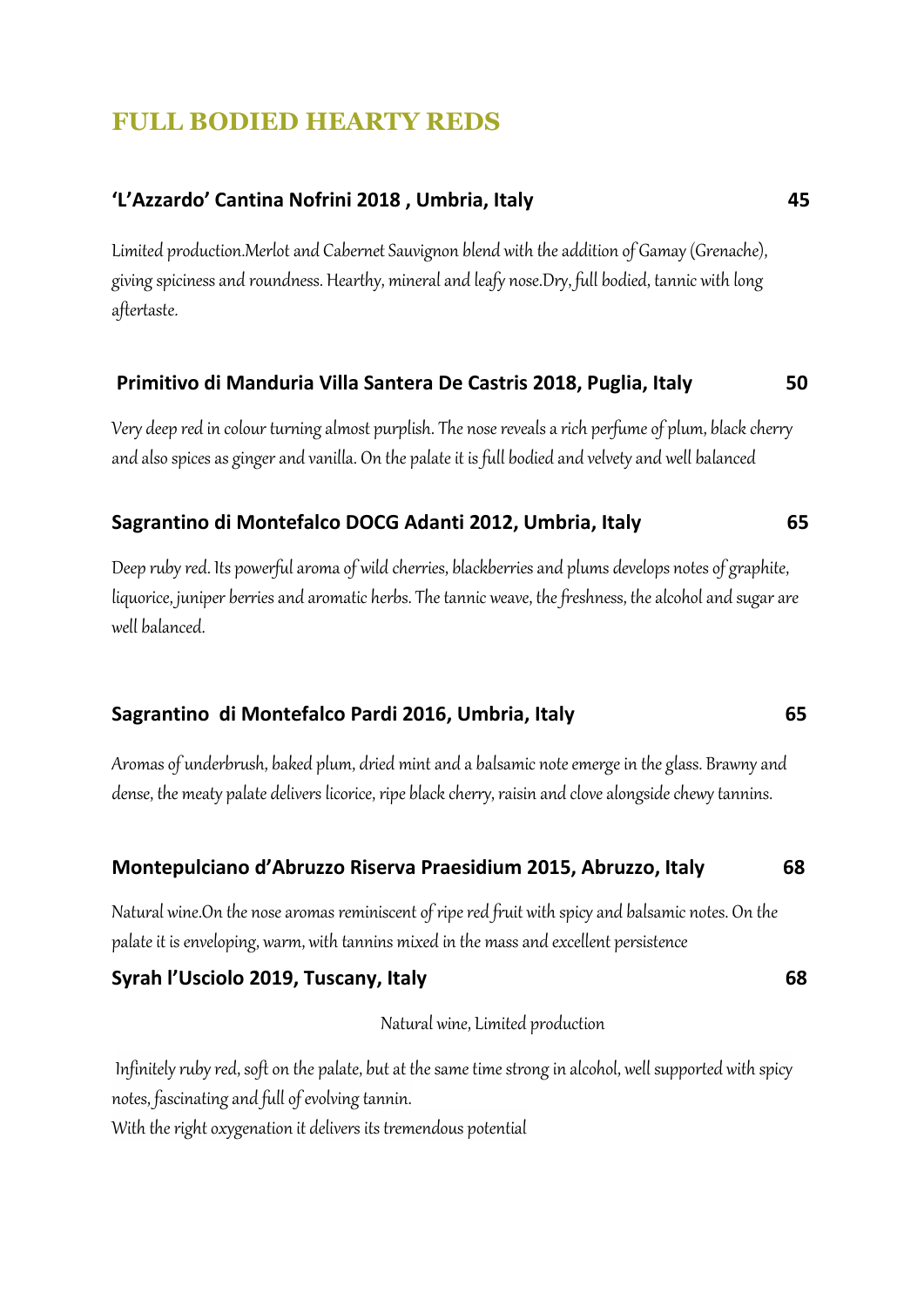#### **Brunello Piancornello 2016, Tuscany 90**

Ripe nose of cherry, orange blossom, licorice and sweet spices. Smooth and glyceral, with ripe flavors of red cherry nectar and plum enlivened by balsamic oils and earth tones.

## **'Sacrantino' Fratelli Pardi 2016, Umbria, Italy 90**

The Pardi CRU, made with 100 per cent Sagrantino grapes. Garnet-red with muscular tannins and full body, a subtle scent of violet petals, an aroma and bouquet reminiscent of blackberries.

## **Barolo Giacomo Grimaldi 2016, Piemonte, Italy 90**

The cherry-scented nose is fragrant but ripe, and the palate shows both concentration and gracefulness, with fresh acidity. Balanced and lively, with charm and brightness on the long finish.

#### **Amarone Tommasi 2017, Veneto, Italy 90**

Full-bodied with concentrate flavours of juicy blackberries, spiced plum, underbrush, mocha and baking spice flavours on the palate. Finishes long and luxurious.

#### **Barolo Giovanni Rosso Serralunga 2017, Piemonte, Italy 105**

Concentrated, bright garnet red in the glass, the nose is classic Serralunga: violet, rose, and black fruit with notes of cocoa, coffee, and liquorice. The palate is savoury and juicy with wild berry flavours, earthy overtones, a silky mouthfeel, and fine tannins that ease through a long finish.

#### **Gran Masetto Endrizzi 2015, Trentino, Italy 110**

A legendary wine by Endrizzi Family.

Awarded in 2011as best red wine Europe. Made out of Teroldego Rotaliano, an

extraordinary, autochthonous grape of Trentino. A partisan, concentrated, and intense red wine of highly selected Teroldego grapes, half of which are dried after picking and then ripe for a long time in oak barrels – hints of ripe, dark berries, vanilla, and smoky aromas.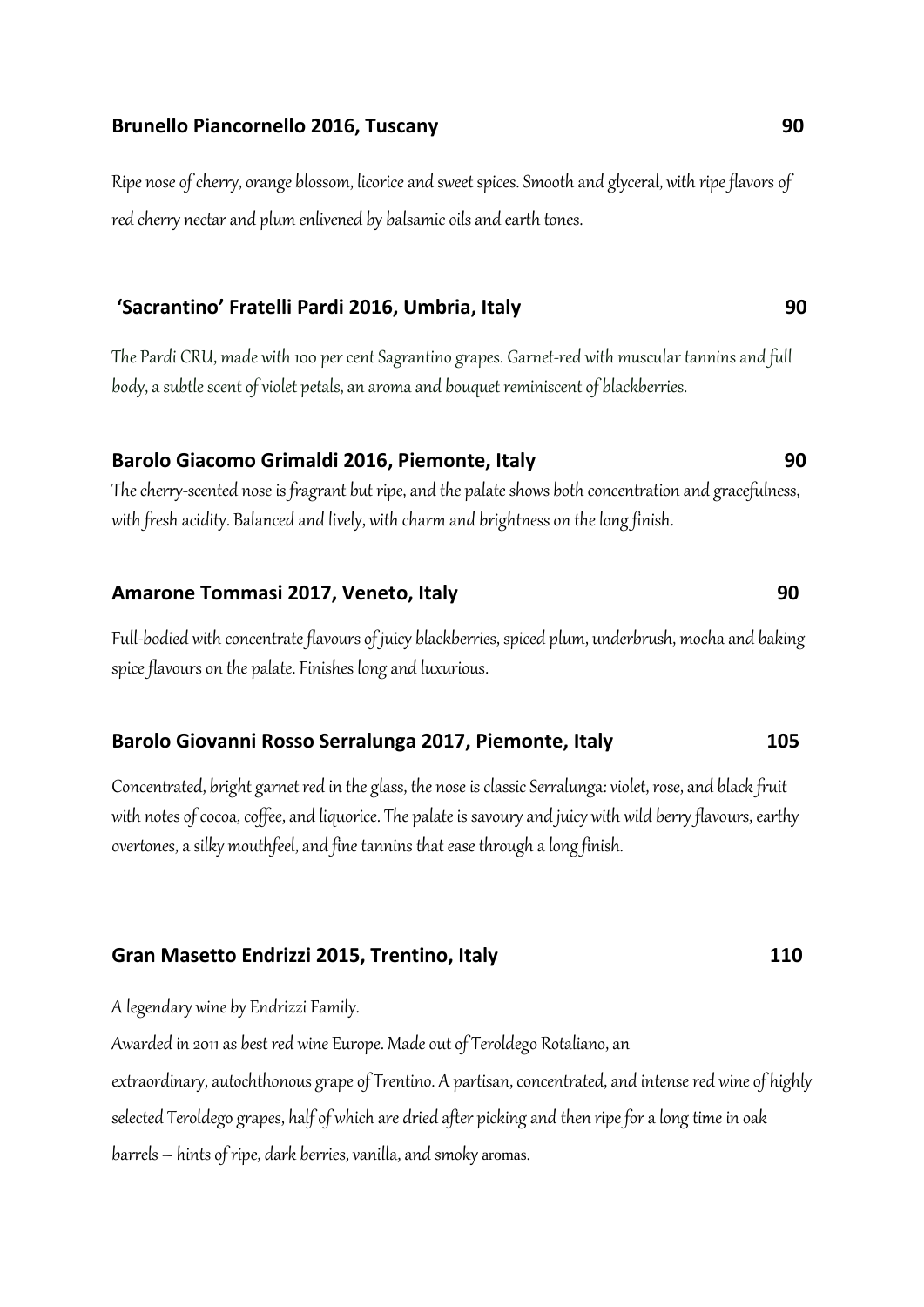#### **Montiano Falesco 2015, Lazio, Italy 130** 130

The finest expression of Merlot in Italy. Awarded in 2018 as the second best Italian wine. (100% Merlot from Lazio) is a deep and richly textured wine with thick layers of dark fruit and sweet spice. The wine ages in Nevers and Tronçais oak barriques for 12 months. The 2015 vintage was warm, and that extra heat adds to the power and the softness of the wine.

#### **Taurasi DOCG Poliphemo 2013 Luigi Tecce, Campania, Italy 120**

#### Natural wine. Limited production

Beautiful ruby red. The bouquet is complex and intense, with aromas of ripe plum that blend harmoniously with hints of rhubarb and white chocolate. In the mouth it is revealed fleshy and elegant and warm, with a good acidic shoulder and harmony, with an austere finish.

# **Grattamacco Bolgheri Superiore 2017, Tuscany 150**

Blend of Cabernet, Merlot and Sangiovese. Intense and well outlined nose, very refined: evolving with black berries, together with clear balsamic and Mediterranean traces. Perfectly integrated oak with spicy sweet notes and an elegant boisé in thè finish.

## **Brunello Pian Delle Vigne Antinori 2011, Tuscany 150**

Typical pale garnet (brick-brown) colour. A complex savoury bouquet of mocha, tobacco, fragrant flower, leather, rose, and plum.

Great body, soft minerally elegance, and sublime balance.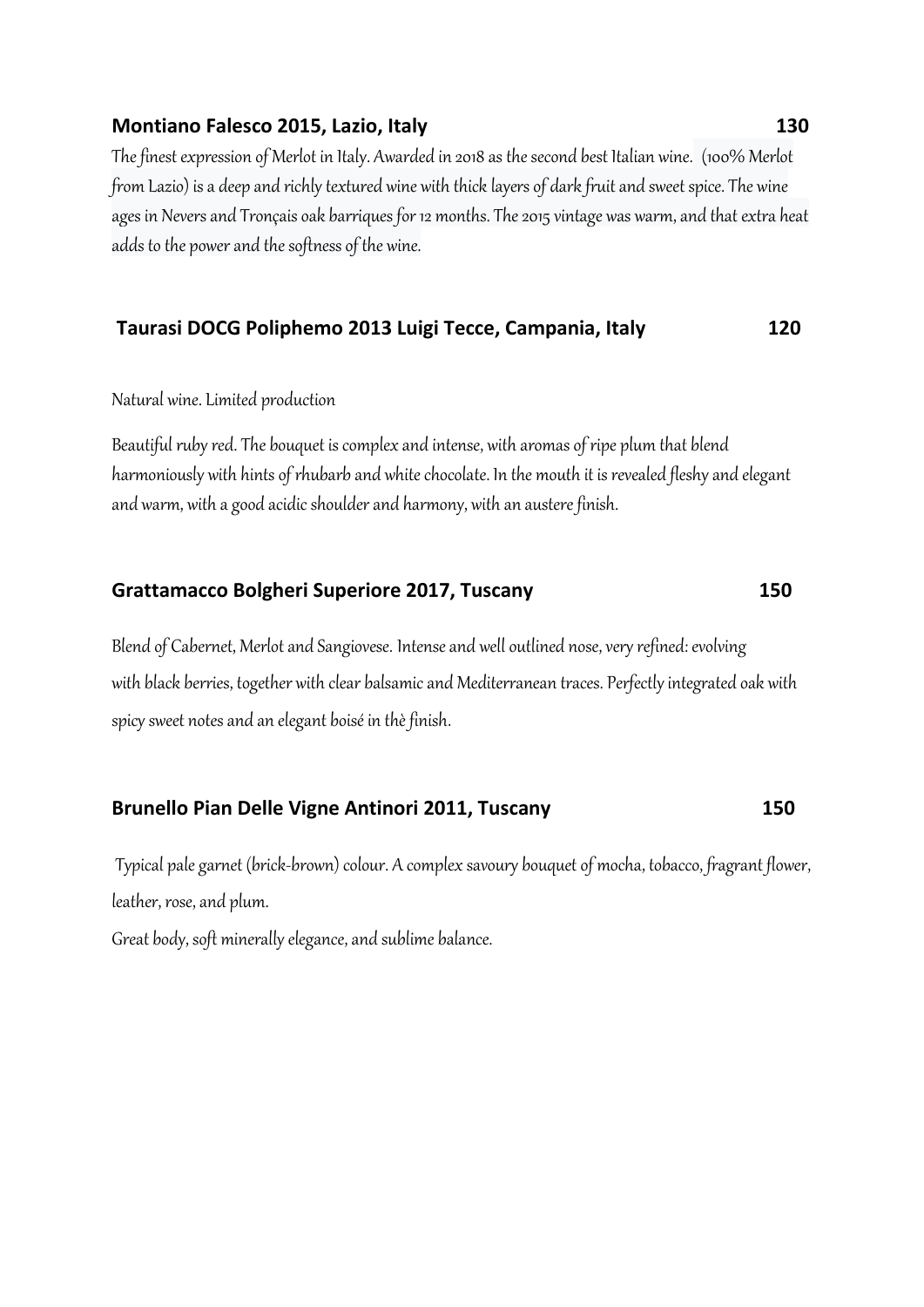#### **Barbaresco 'Asili' Michele Chiarlo 2016, Piedmont 150**

Produced only in excellent vintages very limited quantities global presales.

Asili is a prestigious historic Added Geographical Indication of the Barbaresco Docg, a designation which has made vinification possible in only four municipal districts in Langhe: Alba, Barbaresco, Neive and Treiso. Garnet red with brilliant hues .Aristocratic elegance, ethereal, with notes of violet, red fruits and fine spices. Complex, enchanting silkiness of surprising length

#### **5 stelle Sfursat Valtellina Nino Negri, Lombardia, Italy 160**

Established in 1897, Nino Negri is the premier estate producing wine in the Valtellina DOCG in Italy's Lombardy region. The estate specialty is Sfursat ("strained" or "forced"); a wine made from grapes harvested by trained pickers and dried for 100 days in the cool, dry, alpine air. This winemaking style combines the opulence of Amarone with the elegant complexity of Barolo.

Full-bodied and velvety, this opens with alluring aromas of baking spice, mature plum, violet, Alpine herb and a balsamic note. The concentrated palate is smooth and robust, but it also boasts a weightless quality, delivering dried black cherry, nutmeg, cinnamon, anise, dried date and pipe tobacco alongside firm polished tannins and fresh acidity. A mineral note closes the finish.

#### **Turriga Argiolas 2017, Sardinia, Italy 175**

Manufactured in the heart of Sardinia, from vineyards with extraordinary exposure, the Turriga is one of the greatest Italian red wines and, of course, a wine symbol of Sardinia. This wine is made exclusively from native grapes, mostly Cannonau, Carignano, Bovale and Malvasia Nera. Behind the stunning mix of power, elegance and harmony there are the tradition of the Cantina Argiolas and mastery of Giacomo Tachis, one of the fathers of Italian oenology and the father of Sassicaia. Intense ruby red with garnet highlights.Aromas of black berries, followed by hints of black pepper, mauve and Mediterranean maquis.Great structure, round and warm with tannins that combine with the spices to give power and persistence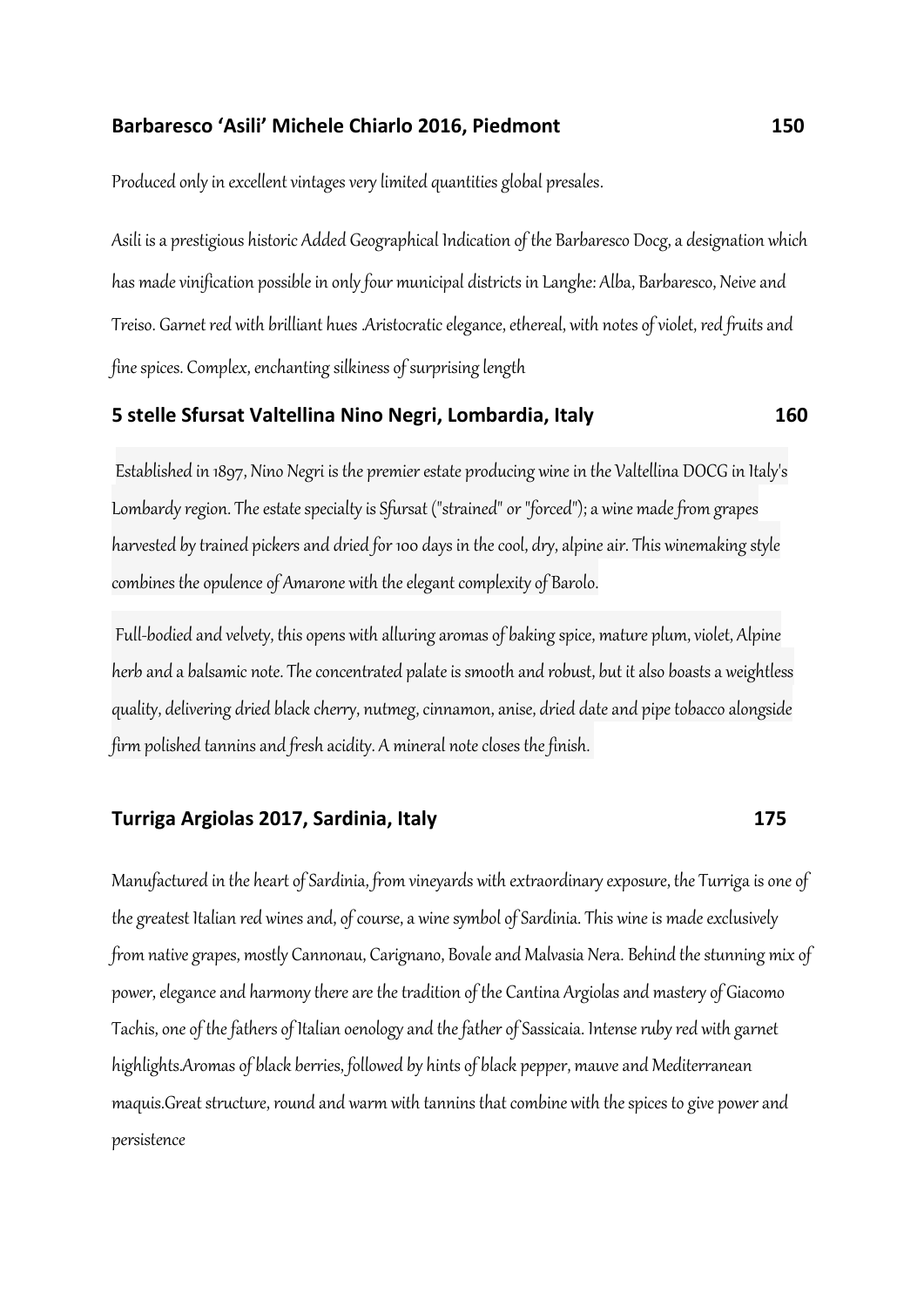#### **Tignanello Antinori 2017, Toscana, Italy 220**

Tignanello was the first Sangiovese to be aged in barriques, the first contemporary red wine blended with untraditional varieties. It is a milestone, produced with a selection of Sangiovese, Cabernet Sauvignon and Cabernet Franc. A big, lush style, this red delivers pure aromas and flavours of black currant, cherry, violet, flint, tobacco and baking spices. This is supple, yet backed by a firm, dense matrix of tannins, so all the components are perfectly integrated. Lovely sweet, ripe finish.

#### **Barolo 'Cannubi' Michele Chiarlo 2015 220**

Produced only in excellent vintages very limited quantities global presales.

Cannubi is the most famous hill in Italy, the most celebrated and prestigious vineyard with the Barolo designation .Ruby-red with brilliant hues .Intense, aristocratic, complex with notes of small fruits, liquorice and sweet tobacco.Enveloping, rich with silky tannins which accompany the sensation of body and fullness

#### **Brunello di Montalcino Biondi-Santi 2011, Toscana, Italy 300**

Biondi-Santi is a truly iconic estate: in the late 19<sup>th</sup> century, it was the first in Montalcino to select the most appropriate Sangiovese plants from its own vineyards and then bottle the finished wine under the name of Brunello. Bright red. Fresh, complex aromas of sweet red berries, pomegranate, sour red cherry, orange peel, violet and brown spices. Bright and juicy, with building density and multilayered flavours of sour red cherries and raspberry, complicated by a hint of peach. Finishes long and clean with strong mineral and floral nuances.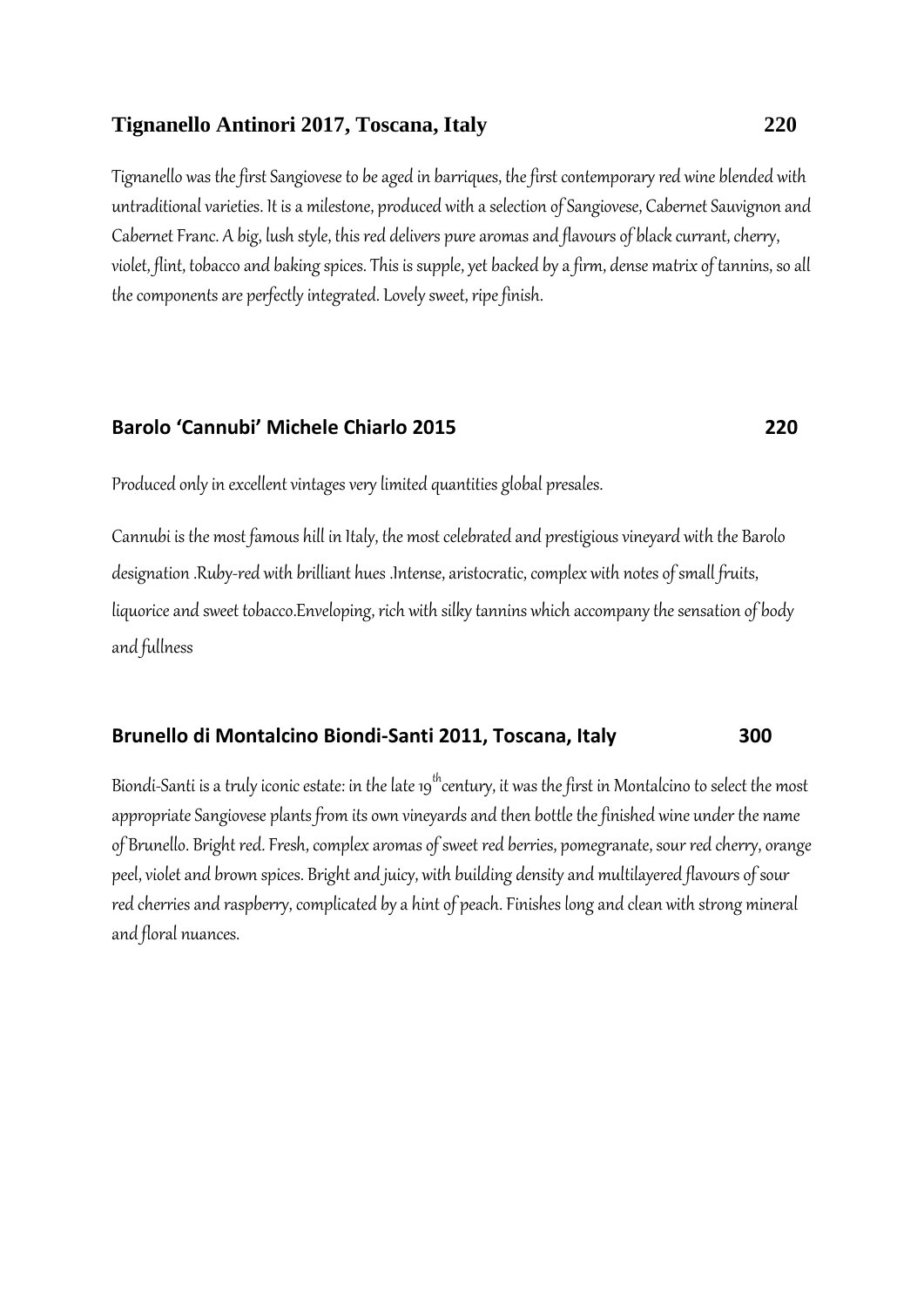#### **Amarone della Valpolicella Quintarelli 2013, Veneto, Italy 650**

#### Limited production.

World's finest Amarone, only produced in exceptional years.Venerated as the Maestro del Veneto, the late Giuseppe Quintarelliand his wines hold near-mythical status in the world of wine. Grapes are carefully selected during harvest. After harvest, grapes sit in wooden boxes or on rush mats Careful attention is paid to the positioning of the grapes so the appassimento can occur naturally. [Noble rot](about:blank) starts to appear in November and develops mostly in January. Grapes are pressed at the end of January and after 20 days of maceration, alcoholic fermentation begins with indigenous yeasts. Fermentation lasts 45 days. Wine is then racked and ages in Slavonian oak barrels for seven years. Alcoholic fermentation continues during this aging period creating a [dry](about:blank) wine. Rich, opulent, sensuous and extraordinary

## **Sassicaia Tenuta San Guido 2015, Toscana, Italy 700**

Limited production.

Recognized as the best wine in the world by 'WineSpectator'.

Predominantly Cabernet Sauvignon with Cabernet Franc blend. Full-bodied, dense and powerful with a ripe and rich tannin backbone that gives form and beauty to the ripe and beautiful fruit. Tight and very long.

## **Solaia Tenuta Tignanello Antinori 2016, Toscana, Italy 700**

Limited production.

The sunniest part of the Tignanello's hillside is home to the Solaia vineyard. The very best grapes from the very best vineyard.Full-bodied red wine blend of Cabernet Sauvignon and Sangiovese with some Cabernet Franc. Opulent with flushy cassis, dark cherry, dried savoury herb, tobacco leaf and spicy flavours on the palate. Powerful and elegant all at the same time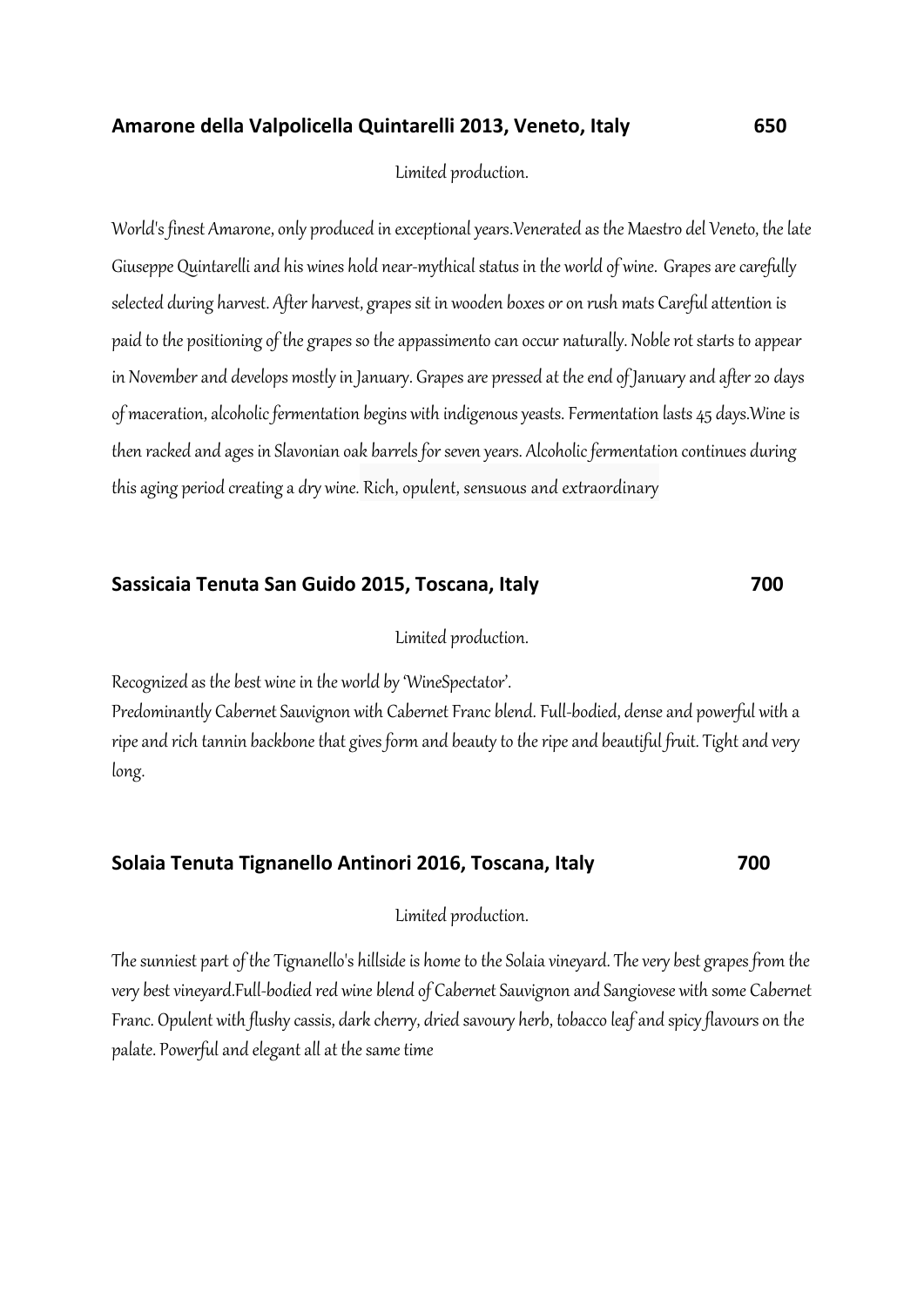# **SWEET WINES**

# **'Morsi di Luce' Zibibbo Florio 2012 (0,5l) glass 9**

Late harvested Zibibbo.Bright golden colour with topaz highlights. Intense and balanced nose, with clear scents of apricot, elder blossoms and toasted hazelnuts. Full, smooth and velvety with scents of acacia honey, citron peel, elder, sage and a pleasant finish of fruit in syrup and vanilla.

# **Sagrantino Passito Pardi 2015 glass 12**

This inky purple dessert wine delivers high-toned fruit flavors of blueberry, blackberry jam, cinnamon, mocha and vanilla. Powerful, velvety rich red.

# **Moscato d'Asti (0,75) 35**

Sweet sparkling wine obtained from a careful selection of the Moscato grapes. It has a pale straw yellow colour with fine foam and bubbles. Tropical fruit flavours, refreshing.

## **Vernaccia di Serrapetrona Quacquarini DOCG dolce , Marche, Italy 40**

Vernaccia di Serrapetrona DOCG is a unique sparkling red wine in the enological scene. First of all it is a sparkling wine vinified in red made with Vernaccia grapes, a local black berry vine, which are partially dried during the winter months; in the second place it undergoes three fermentations before being bottled: the first one is made with the basic must, the second one after adding the must produced with the dried grapes, the third one in the autoclave.

## **Moscato Rosa Zeni 2017 (0,375) 60**

Deep ruby. Cloves, cinnamon, rose and woodland at the nose. Nice structure. Full body, long fruity persistence.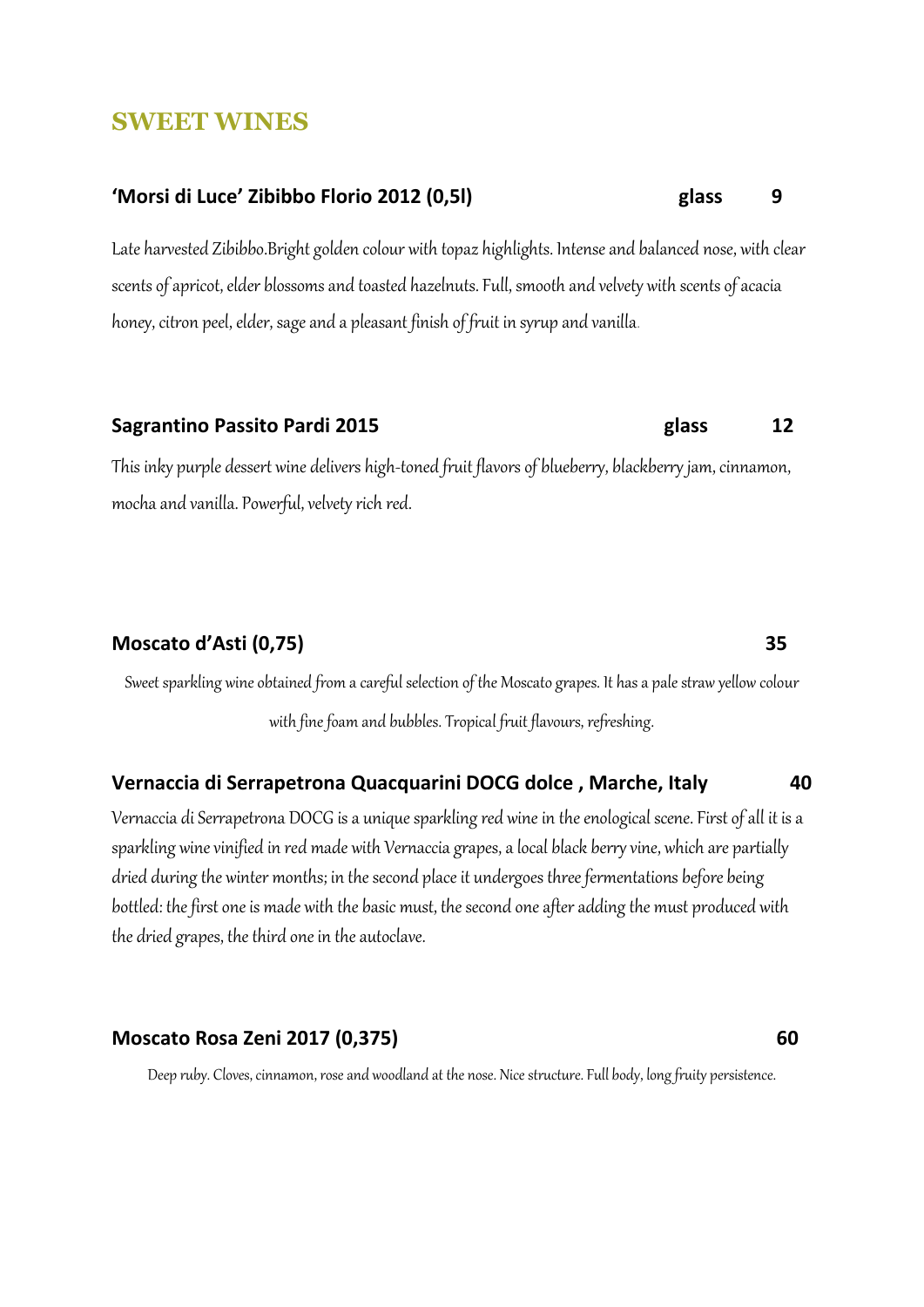#### **Passito di Pantelleria Ben Ryè Donna Fugata 2009 (0,375) 65**

Extraordinary personality and depth in its bright amber colour. After the first, intense notes of apricot and peach, come sweet sensations of dried fig, honey, herbs and mineral notes. Impressive on the palate with an outstanding complexity due to a fusion of sweetness, tastiness and softness. A prolonged finish.

#### **Recioto della Valpolicella classico Cesari 2018 68**

The predecessor of Amarone, Recioto is the appellation's signature dessert wine produced using a similar method. Flavors of raisined fruit, particularly cherries, are highly concentrated. Vanilla notes add structure to this powerful, velvety rich red.

#### **Muffo Sergio Mottura 2015 (0,375) 70**

The noble rot ("muffa") attached grechetto grapes under very specific conditions and gives this wine its name and its essential characteristics. After fermentation the wine is left to mature in oak casks for approximately twelve months. Is a golden wine, crystal clear with amber glints. It has a very intense bouquet, simultaneously generous, persistent, delicate and ethereal. In the mouth, it is mature, creamy and harmonious with undertones of honey.

#### **'Donna Franca' Marsala Riserva Superiore (more than 15 years os aging) 75**

Produced solely from Grillo grapes hand picked in the second and third weeks of September. Brilliant topaz with intense amber flashes.Intense, complex, distinct traces of apricot syrup and dates, with a wide range of spices.Full, warm, soft velvety with an elegant vanilla base. Clear traces of spices and candied fruit, with a caramel finish and bitter almonds.

#### **Picolit Colutta 2006 (0,375) 100**

Limited production.

A pure gem of the Italian oenology. Aromas of stone fruit, apricot, dried mint, orange zest and ginger. Amazing complexity and a smoothness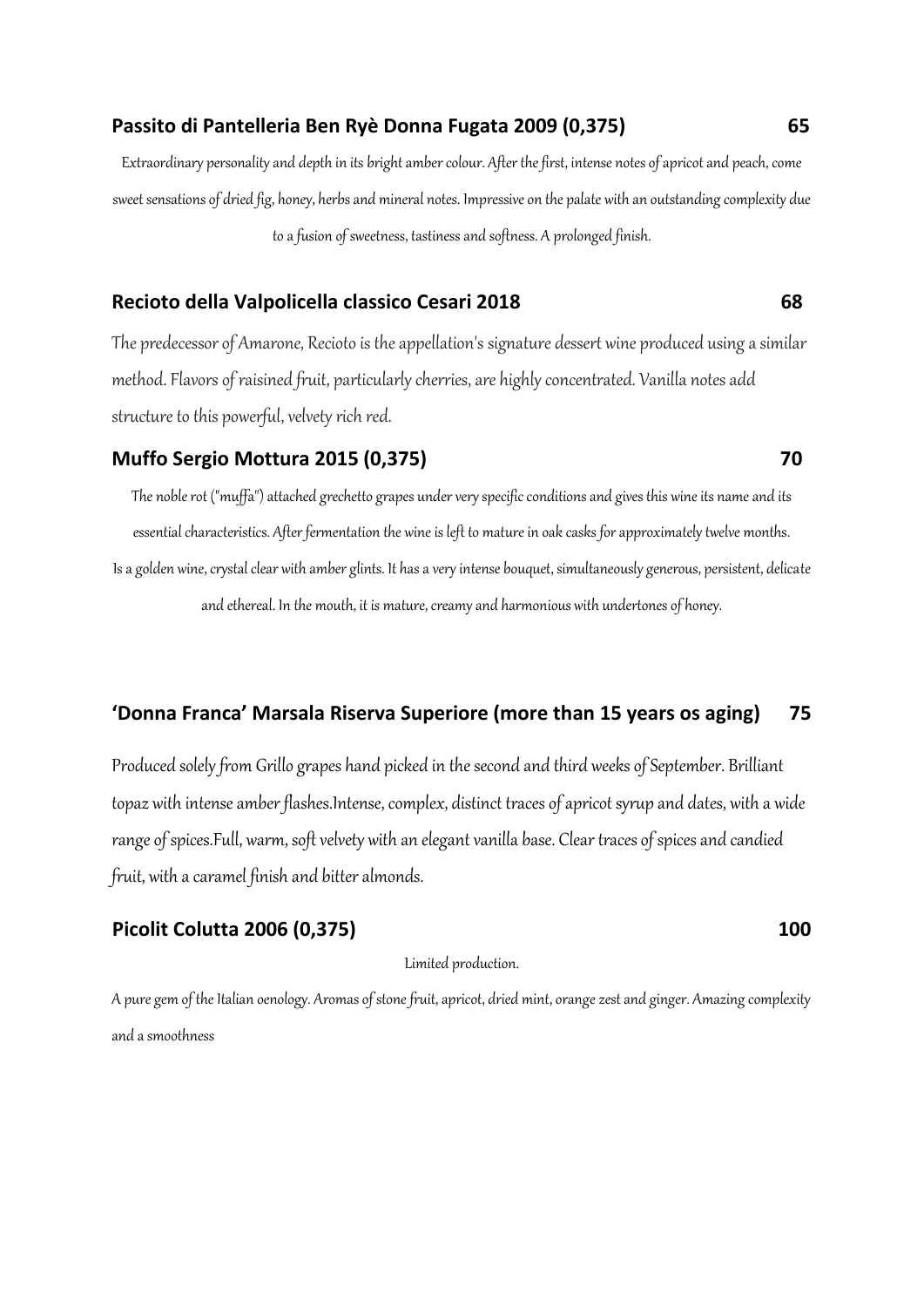# **FORTIFIED WINES**

| 'Rainwater 'Madeira medium dry Blandy's                             |         |
|---------------------------------------------------------------------|---------|
| 'Nectar' Pedro Ximenez Dulce Gonzalez Byass                         |         |
| Marsala Riserva Superiore (more than 15 years aging) 'Donna Franca' | $12 \,$ |
| Florio semisecco                                                    |         |
| Porto Kopke Fine Ruby                                               |         |
| Porto Kopke Fine Tawny                                              | 8       |
| Porto Kopke Vintage 1999                                            | 15      |

# **ITALIAN LIQUORS**

| Montenegro                                  | b |
|---------------------------------------------|---|
| Averna                                      |   |
| Jagermaister Scharf                         |   |
| <b>Fernet Branca</b>                        |   |
| <b>Rosso Antico</b>                         |   |
| Strega                                      |   |
| Amaretto Di Saronno                         |   |
| Amaro del Capo                              |   |
| Mirto 'Bresca Dorada'                       |   |
| Sambuca                                     |   |
| Jefferson (best amaro in the world in 2018) | 9 |
|                                             |   |

# **GRAPPE**

# WHITE

| Prosecco 'Cento per Cento'<br>Merlot 'Nonnino'<br>Amarone 'Cento per Cento'            | b<br>8<br>12 |
|----------------------------------------------------------------------------------------|--------------|
| <b>REFINED</b>                                                                         |              |
| Barolo 'Mazzetti d'Altavilla'<br>Barbera-Dolcetto 18.46 'Mazzetti d'Altavilla' Riserva |              |

# **CALVADOS**

| Pays D'Auge Double distillation 'Busnel' |  |
|------------------------------------------|--|
|------------------------------------------|--|

# **GIN**

| Gin MG       | 6  |
|--------------|----|
| Gin Mare     |    |
| Catz Dry Gin | 12 |